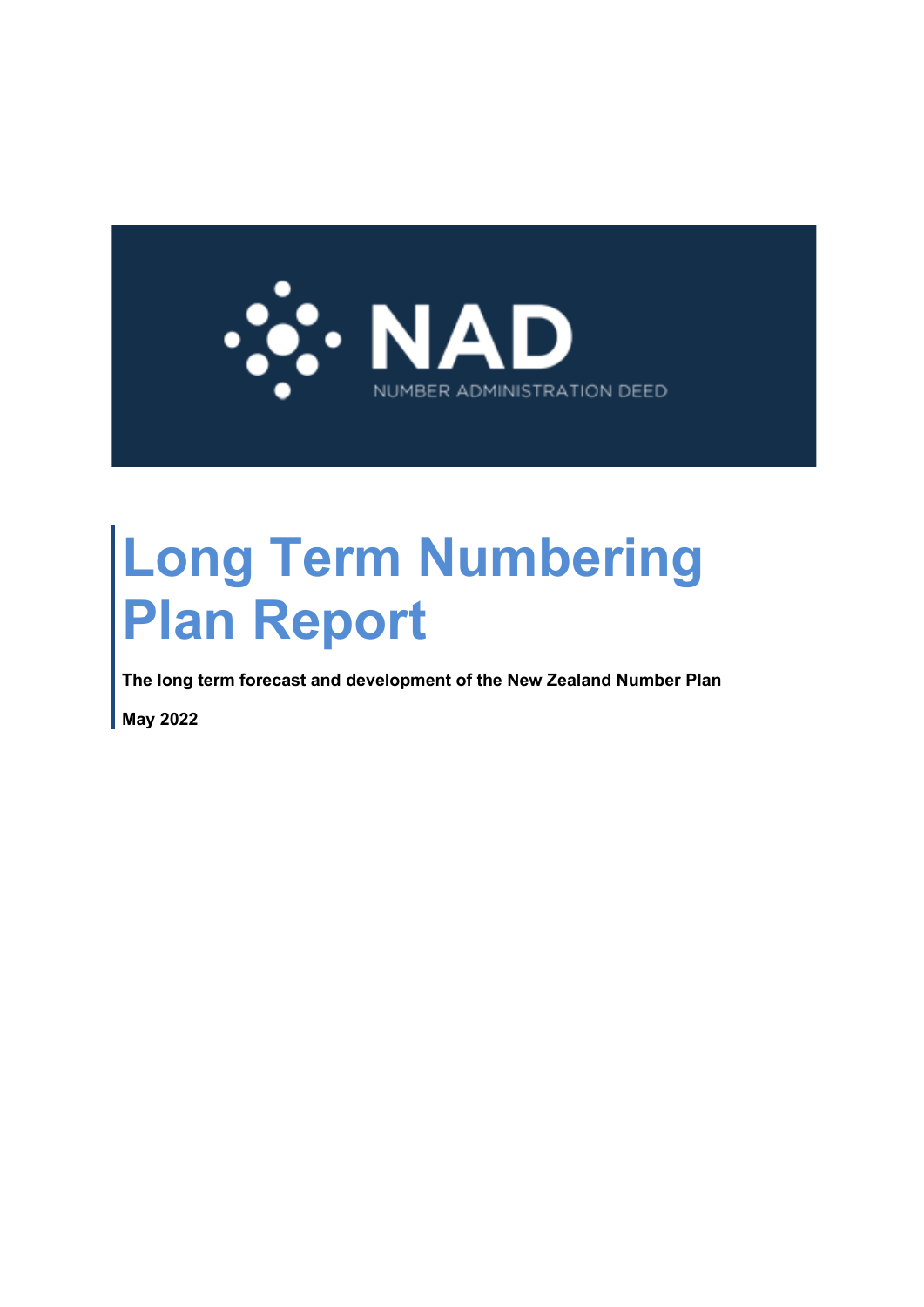# **Table of Contents**

| Introduction                                                                                          | 3              |
|-------------------------------------------------------------------------------------------------------|----------------|
| Methodology                                                                                           | 4              |
| Analysis - The Data                                                                                   | 5              |
| Key highlights                                                                                        | 6              |
| HOC Codes (011XN)                                                                                     | $\overline{7}$ |
| Overview                                                                                              | $\overline{7}$ |
| HOC Codes – what is and what isn't available for allocation                                           | $\overline{7}$ |
| <b>Priority Analysis</b>                                                                              | $\overline{7}$ |
| Extending the life of HOC Codes                                                                       | 8              |
| Impact of merger and acquisition activity on consumption rate and availability of<br><b>HOC Codes</b> | 8              |
| Impact of implementation of the T-digit                                                               | 8              |
| Encourage operators to use current HOC range more efficiently                                         | 9              |
| <b>Reformatting of HOC Codes</b>                                                                      | 9              |
| Trigger events and potential solutions                                                                | 10             |
| Non-Geographic Codes (02XY)                                                                           | 13             |
| Overview                                                                                              | 13             |
| <b>Current status of Non-Geographic Service Codes</b>                                                 | 13             |
| <b>Priority Analysis</b>                                                                              | 13             |
| Extending the life of Non-Geographic Codes                                                            | 14             |
| Demand analysis and impact of number portability                                                      | 14             |
| Current rules require a high level of utilisation                                                     | 14             |
| Trigger events and potential solutions                                                                | 15             |
| Geographic Codes (03XY / 04XY / 06XY / 07XY / 09XY)                                                   | 17             |
| Overview                                                                                              | 17             |
| <b>Current Status of Geographic Service Codes</b>                                                     | 17             |
| <b>Priority Analysis</b>                                                                              | 18             |
| Trigger events and potential solutions                                                                | 18             |
| The future for Geographic Numbers                                                                     | 20             |
| <b>Discussion on Nomadicity</b>                                                                       | 20             |
| Special Service Codes (01XY & 1XYZ)                                                                   | 22             |
| Overview                                                                                              | 22             |
| <b>Current Status</b>                                                                                 | 22             |
| <b>Priority Analysis</b>                                                                              | 22             |
| Trigger events and potential solutions                                                                | 23             |
| Personal Number Service Codes (070XYZ)                                                                | 25             |
| Overview                                                                                              | 25             |
| <b>Current Status of Personal Number Service Codes</b>                                                | 25             |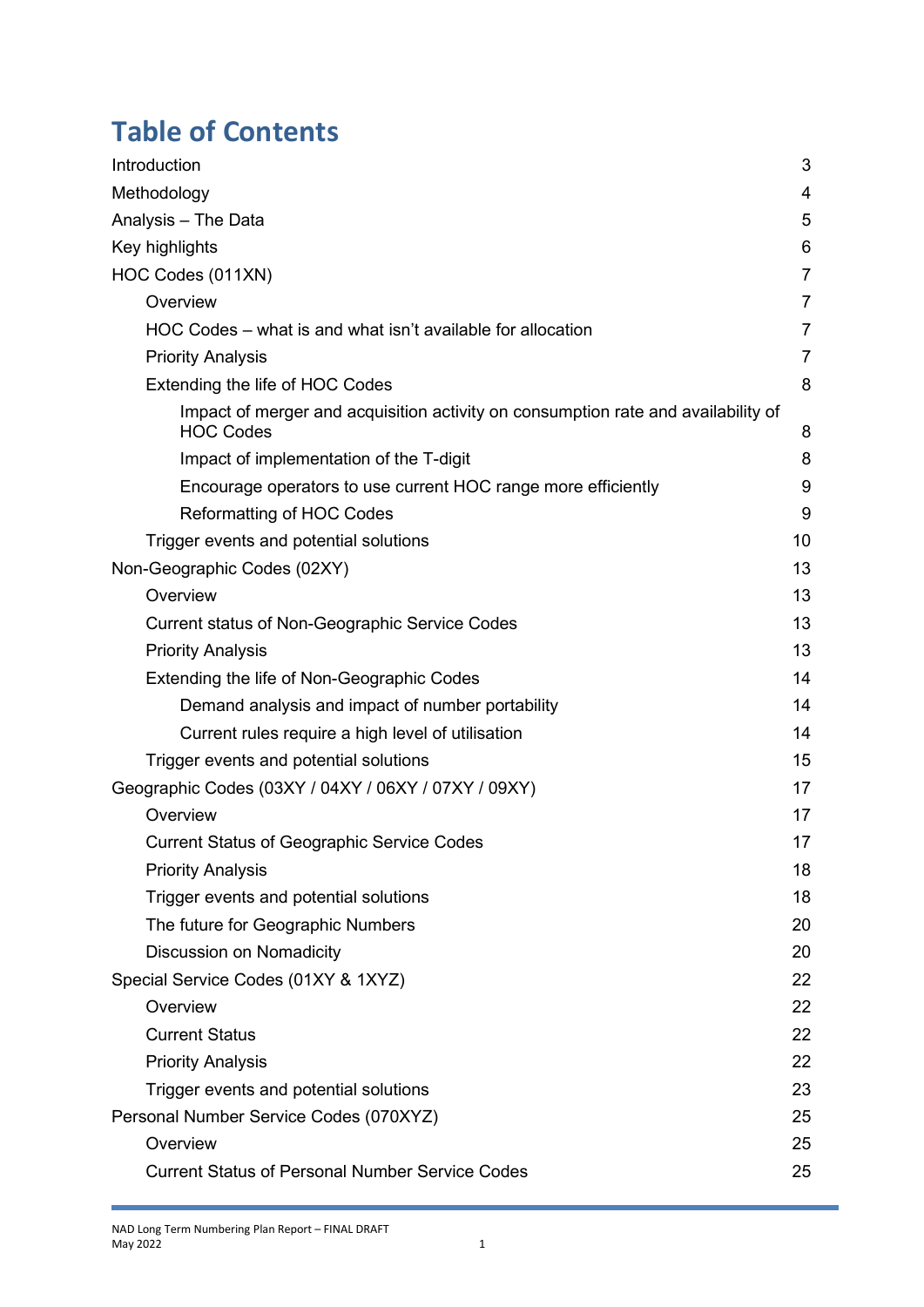| Premium Rate Service Codes (090 XYZ)<br>26<br>Overview<br>26<br><b>Current Status of Premium Rate Service Codes</b><br>26<br><b>Consumption Rate</b><br>26<br>26<br><b>Priority Analysis</b> |
|----------------------------------------------------------------------------------------------------------------------------------------------------------------------------------------------|
|                                                                                                                                                                                              |
|                                                                                                                                                                                              |
|                                                                                                                                                                                              |
|                                                                                                                                                                                              |
|                                                                                                                                                                                              |
| Value Added Service Codes (08XY)<br>28                                                                                                                                                       |
| Overview<br>28                                                                                                                                                                               |
| <b>Current Status of Value Added Services</b><br>28                                                                                                                                          |
| 28<br><b>Priority Analysis</b>                                                                                                                                                               |
| 29<br>Nationwide Number Service Codes (50XY)                                                                                                                                                 |
| Overview<br>29                                                                                                                                                                               |
| <b>Current Status of Nation-Wide Numbers Service Codes</b><br>29                                                                                                                             |
| 29<br><b>Priority Analysis</b>                                                                                                                                                               |
| Service Provider Prefixes (05 XY)<br>31                                                                                                                                                      |
| Overview<br>31                                                                                                                                                                               |
| 31<br><b>Current Status of Service Provider Prefixes</b>                                                                                                                                     |
| 31<br>Priority analysis                                                                                                                                                                      |
| 32<br>Trigger events and potential solutions                                                                                                                                                 |
| The Internet of Things and impact on numbering<br>34                                                                                                                                         |
| The New Zealand Experience<br>34                                                                                                                                                             |
| Recommendation<br>34                                                                                                                                                                         |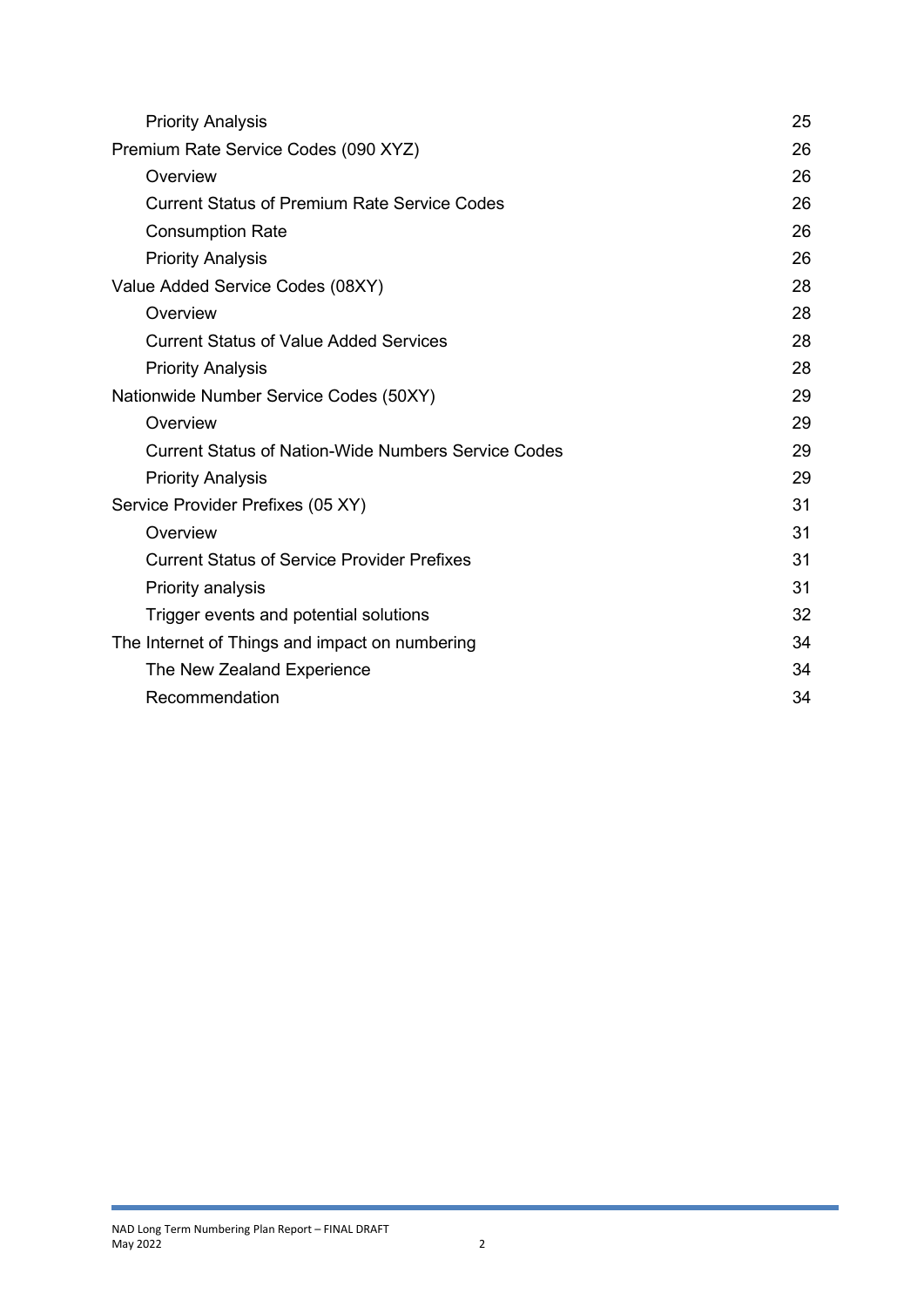### <span id="page-3-0"></span>**Introduction**

The purpose of the Long Term Plan Report (Report) is to provide a structure for the evolution of the New Zealand Numbering Plan over time.

This Report provides analysis of the Service Categories in the Number Register and seeks to identify any areas of concern.

Understanding the metrics contained within the Number Register will enable NAD members to make informed decisions on any potential issues that may arise in a specific category.

The data will assist NAD members to:

- Provide informed input on the future of numbering in New Zealand.
- Consider the evolution of numbering in their own long-term plans.
- Be prepared for the need to make any changes to a Service Category.
- Be informed of the stresses on the Numbering Plan and be able to take steps to avoid costly change.
- Rely on a preapproved evolutionary pathway for the Numbering Plan to provide industry with certainty and continuity of approach.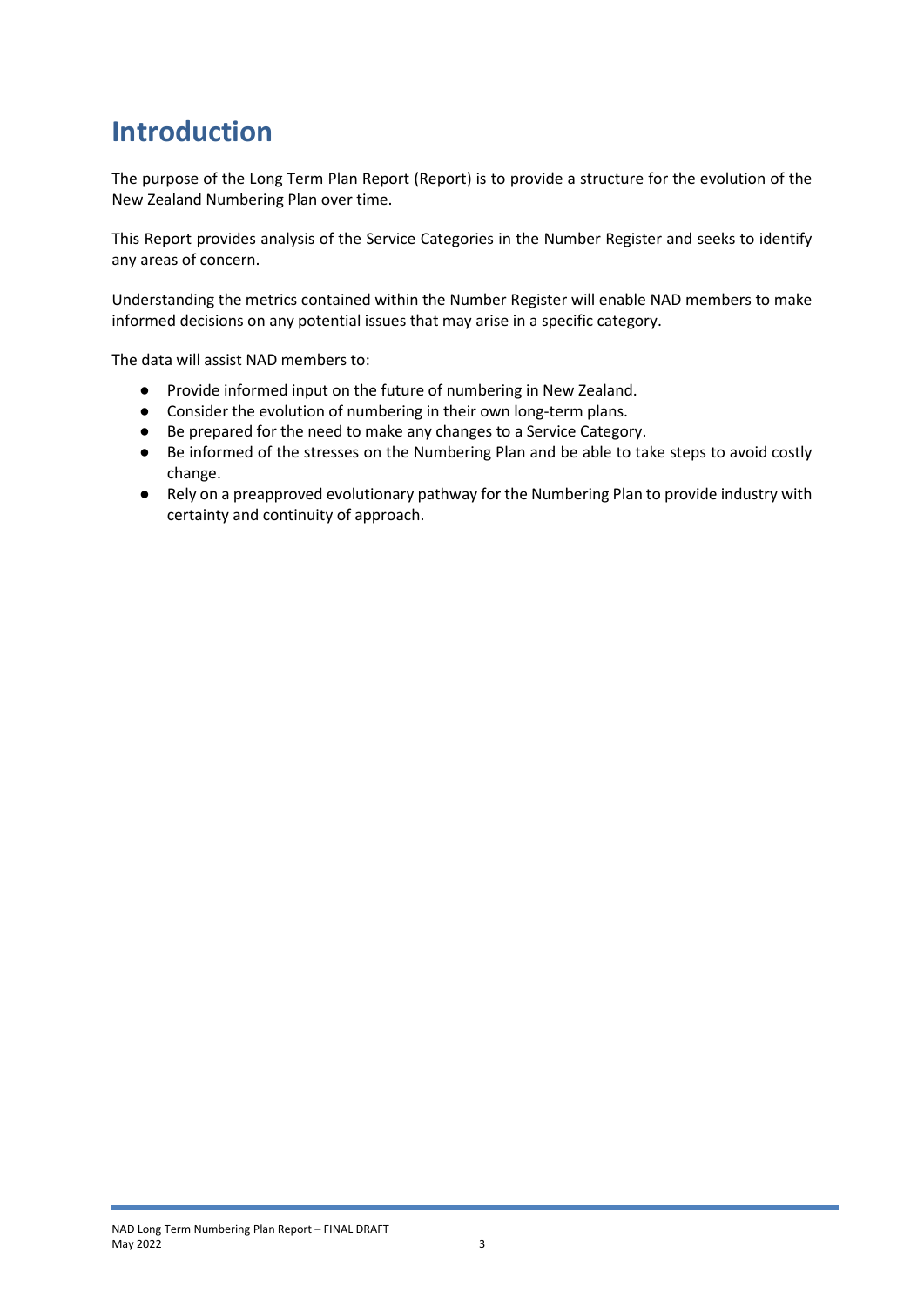## <span id="page-4-0"></span>**Methodology**

This Report has been prepared based on analysis of data taken from the Number Register in May 2021 and has been reviewed by the NAD Numbering Sub Committee.

We have extracted the data from the Number Register and calculated the number of Spare and Protected blocks for each Service Category. We have also reviewed the information on Allocations and Relinquishments of Code Blocks since the Report was last prepared. This data has been used to make calculations on demand and capacity for each Service Category.

In instances where there has been no demand for allocations in a Service Category over the last five years, we have made a minimum assumption of 0.2 allocations/year.

In calculating demand, we have used only the Average Consumption<sup>[1](#page-4-1)</sup> figure. Relinquishment data has not been taken into account in determining demand. Therefore, demand figures should be conservative.

The demand and capacity calculations are used to make an assessment of priority for each of the Service Categories.

We have used the following key to base our analysis on (Figure 1). This key is used to determine the priority level for establishing which Service Categories may need to be reviewed in terms of the availability of Code Blocks for allocation. It is the same key that has been used for the last two Reports.

The discourse of the analysis has been provided in order of priority rating – the highest priority Service Categories are discussed first.

|                                 | <b>Very Low</b> | Low                            | l Med   | <b>High</b> | Very High |
|---------------------------------|-----------------|--------------------------------|---------|-------------|-----------|
| Demand (allocations/yr)         | 2 or less       | 15 or less                     | I5 - 10 | 10 - 25     | l 25 +    |
|                                 |                 |                                |         |             |           |
| Capacity (years spare capacity) | l5 or less.     | 10 orless 15 orless 125 orless |         |             | $125 +$   |

#### *Figure 1 - Priority rating key*

| [capacity]      | [demand] Very Low | Low | <b>Med</b> | <b>High</b> | <b>Very High</b> |
|-----------------|-------------------|-----|------------|-------------|------------------|
| <b>Very Low</b> |                   |     |            |             |                  |
| Low             |                   |     |            |             |                  |
| Med             |                   |     |            |             |                  |
| <b>High</b>     |                   |     |            |             |                  |
| Very High       |                   |     |            |             |                  |

<span id="page-4-1"></span><sup>1</sup> Average Consumption = Number of Allocations in last 5 years / 5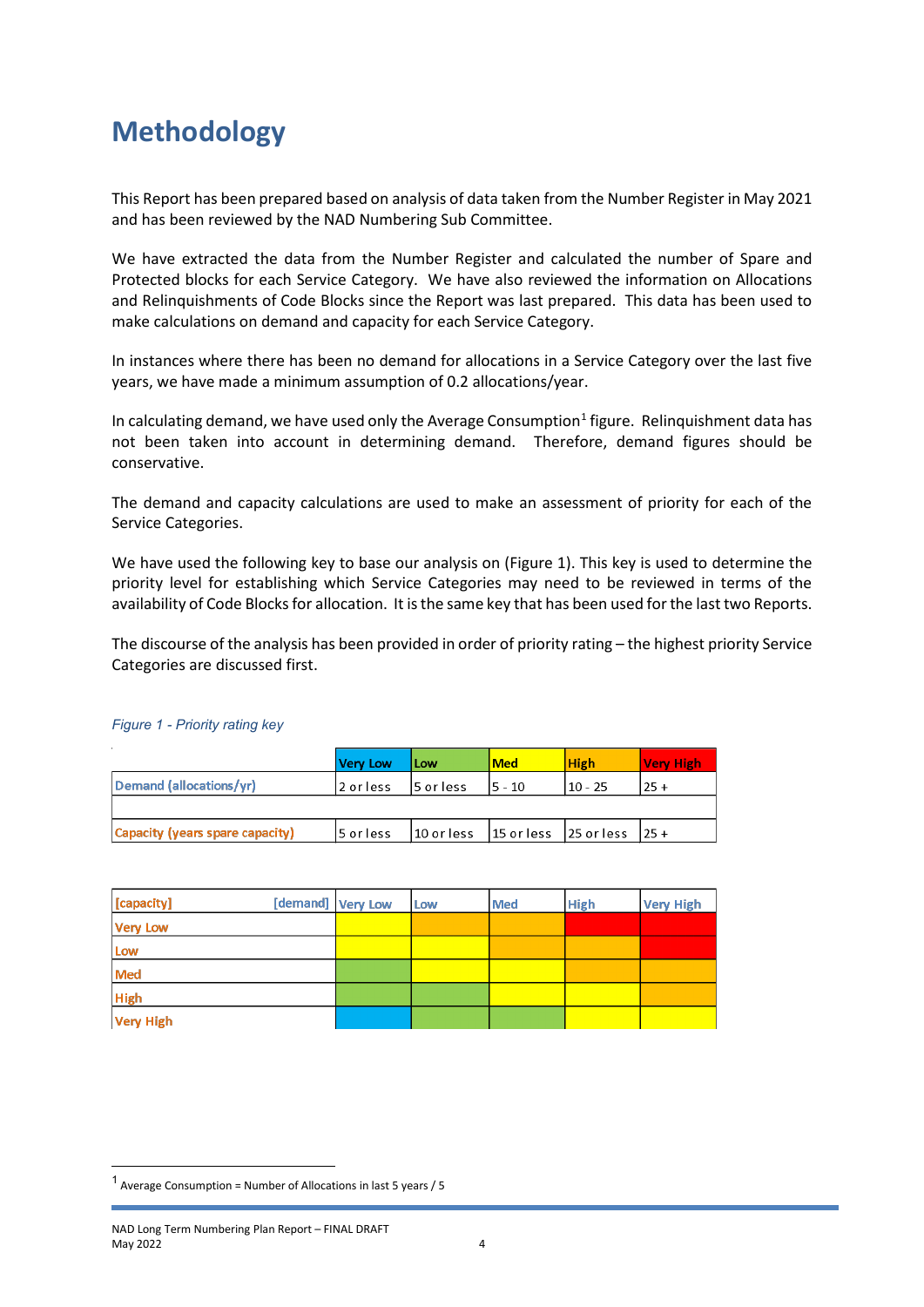### **Analysis – The Data**

A summary of the current demand, capacity, and priority status for each of the Service Categories compared to those from the previous Long Term Number Plan is shown below in Table 1.

#### *Table 1 - Summary of analysis*

<span id="page-5-0"></span>

|                  | Special<br>Service | Special<br>Service        | Non-<br>Geographic | Personal  | Premium<br>Rate                 | Value<br>Added | HOC          | Nationwide                | Service<br>Provider   | Geographic | Geographic | Geographic | Geographic | Geographic                          |
|------------------|--------------------|---------------------------|--------------------|-----------|---------------------------------|----------------|--------------|---------------------------|-----------------------|------------|------------|------------|------------|-------------------------------------|
|                  | (01XY)             | $(1)$ (YZ)                | (02XY)             | (070XYZ)  | (090 XYZ)                       | (08XY)         | $(011)$ XNT) | (50XY)                    | (05XY)                | (03XY)     | (04XY)     | (06XY)     | (07XY)     | (09XY)                              |
| <b>Priority</b>  |                    |                           |                    |           |                                 |                |              |                           |                       |            |            |            |            |                                     |
| $ $ increase $/$ |                    |                           |                    |           |                                 |                |              |                           |                       |            |            |            |            |                                     |
| decrease         |                    |                           |                    |           |                                 |                |              |                           |                       |            |            |            |            |                                     |
| from last        |                    |                           |                    |           |                                 |                |              |                           |                       |            |            |            |            |                                     |
| report           | same               | same                      | same               | same      | same                            | same           | decrease     | same                      | same                  | same       | decrease   | decrease   | decrease   | decrease                            |
| <b>Demand</b>    |                    |                           |                    |           |                                 |                |              |                           |                       |            |            |            |            |                                     |
| 2021             |                    |                           |                    |           |                                 |                |              |                           |                       |            |            |            |            |                                     |
| <b>Analysis</b>  | VL                 | VL                        | VL                 | VL        | VL                              | <b>VL</b>      | VL           | <b>VL</b>                 | <b>VL</b>             | L          | VL         | <b>VL</b>  | VL         | <b>VL</b>                           |
| <b>Capacity</b>  |                    |                           |                    |           |                                 |                |              |                           |                       |            |            |            |            |                                     |
| 2021             |                    |                           |                    |           |                                 |                |              |                           |                       |            |            |            |            |                                     |
| <b>Analysis</b>  | VH                 | <b>VH</b>                 | н                  | <b>VH</b> | <b>VH</b>                       | <b>VH</b>      | H.           | <b>VH</b>                 | <b>VH</b>             | <b>VH</b>  | <b>VH</b>  | <b>VH</b>  | <b>VH</b>  | <b>VH</b>                           |
| <b>Priority</b>  |                    |                           |                    |           |                                 |                |              |                           |                       |            |            |            |            |                                     |
| 2021             |                    |                           |                    |           |                                 |                |              |                           |                       |            |            |            |            |                                     |
| <b>Analysis</b>  |                    | Very Low   Very Low   Low |                    |           | Very Low Very Low Very Low Low  |                |              |                           | Very Low Very Low Low |            |            |            |            | Very Low Very Low Very Low Very Low |
| Priorty          |                    |                           |                    |           |                                 |                |              |                           |                       |            |            |            |            |                                     |
| 2016             |                    |                           |                    |           |                                 |                |              |                           |                       |            |            |            |            |                                     |
| <b>Analysis</b>  |                    | Very Low Very Low Low     |                    |           | Very Low Very Low Very Low High |                |              | Very Low   Very Low   Low |                       |            | Low        | Low        | Low        | Low                                 |
| <b>Demand</b>    |                    |                           |                    |           |                                 |                |              |                           |                       |            |            |            |            |                                     |
| 2016             |                    |                           |                    |           |                                 |                |              |                           |                       |            |            |            |            |                                     |
| <b>Analysis</b>  | VL                 | VL                        | <b>VL</b>          | VL        | VL                              | VL             |              | <b>VL</b>                 | VL                    | M          |            | M          | M          | M                                   |
| Capacity         |                    |                           |                    |           |                                 |                |              |                           |                       |            |            |            |            |                                     |
| 2016             |                    |                           |                    |           |                                 |                |              |                           |                       |            |            |            |            |                                     |
| Analysis         | <b>VH</b>          | <b>VH</b>                 | Н                  | <b>VH</b> | <b>VH</b>                       | <b>VH</b>      | VL           | <b>VH</b>                 | <b>VH</b>             | <b>VH</b>  | <b>VH</b>  | <b>VH</b>  | <b>VH</b>  | <b>VH</b>                           |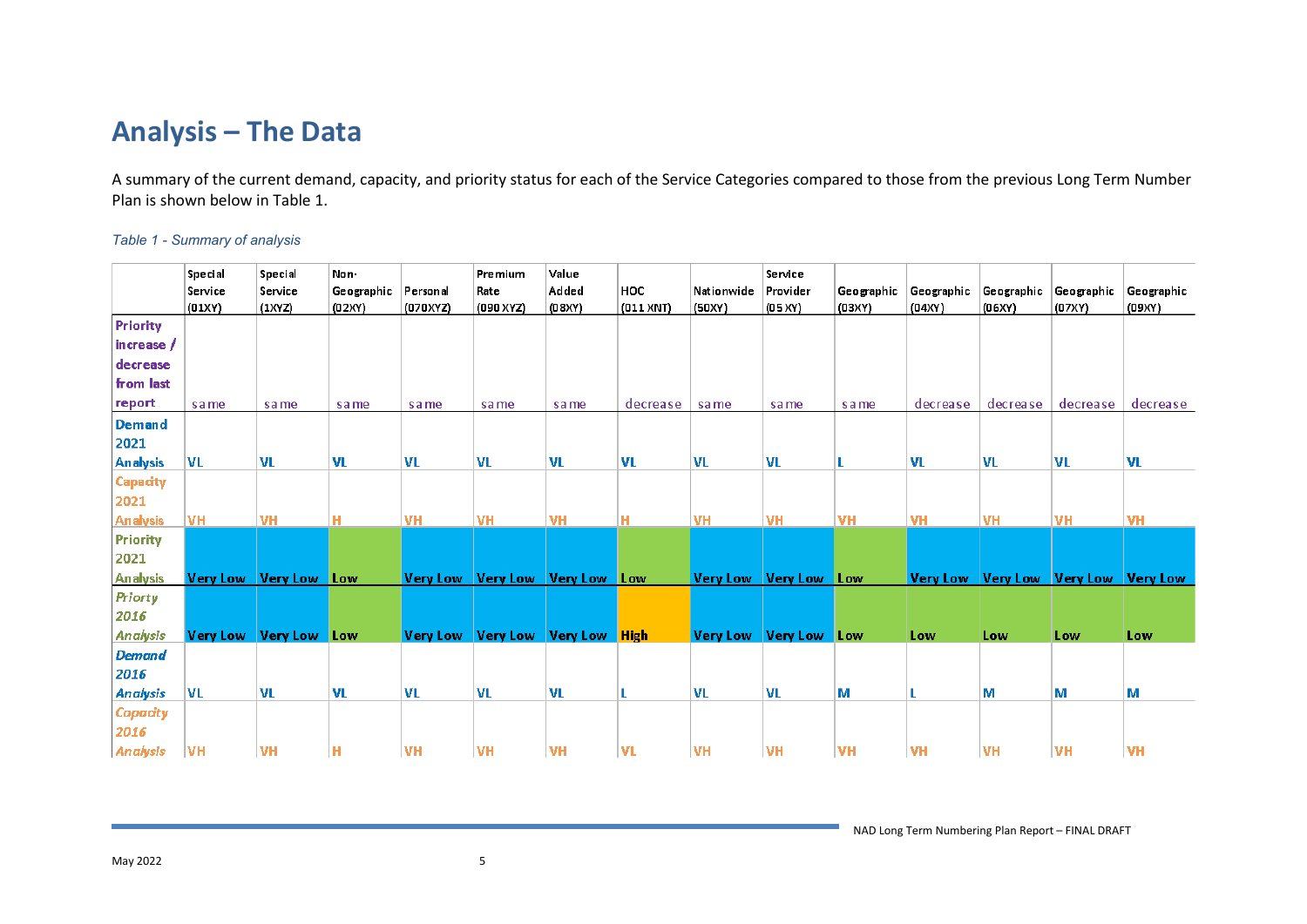# <span id="page-6-0"></span>**Key highlights**

In reviewing the data, the key metric to be aware of is the priority rating for each Service Category.

The analysis so far shows that the priority ratings for each of the Service Categories has remained static or has decreased (lower risk) since the Report was last updated in 2016. All the Service Categories now have a low or very low priority rating.

There has been a decrease in demand for the following Service Categories: HOC (011XNT); and all the Geographic Service Codes.

HOC Codes were high priority in the last report; however, this has now changed to low, with seven codes being relinquished in the period 2016 – 2020, and the average allocations per year falling from 3.4 to 0.8.

We note that the implementation of the T-digit for HOC Codes came into to effect in March 2017. It is anticipated that the T-digit will extend the life of each HOC Code.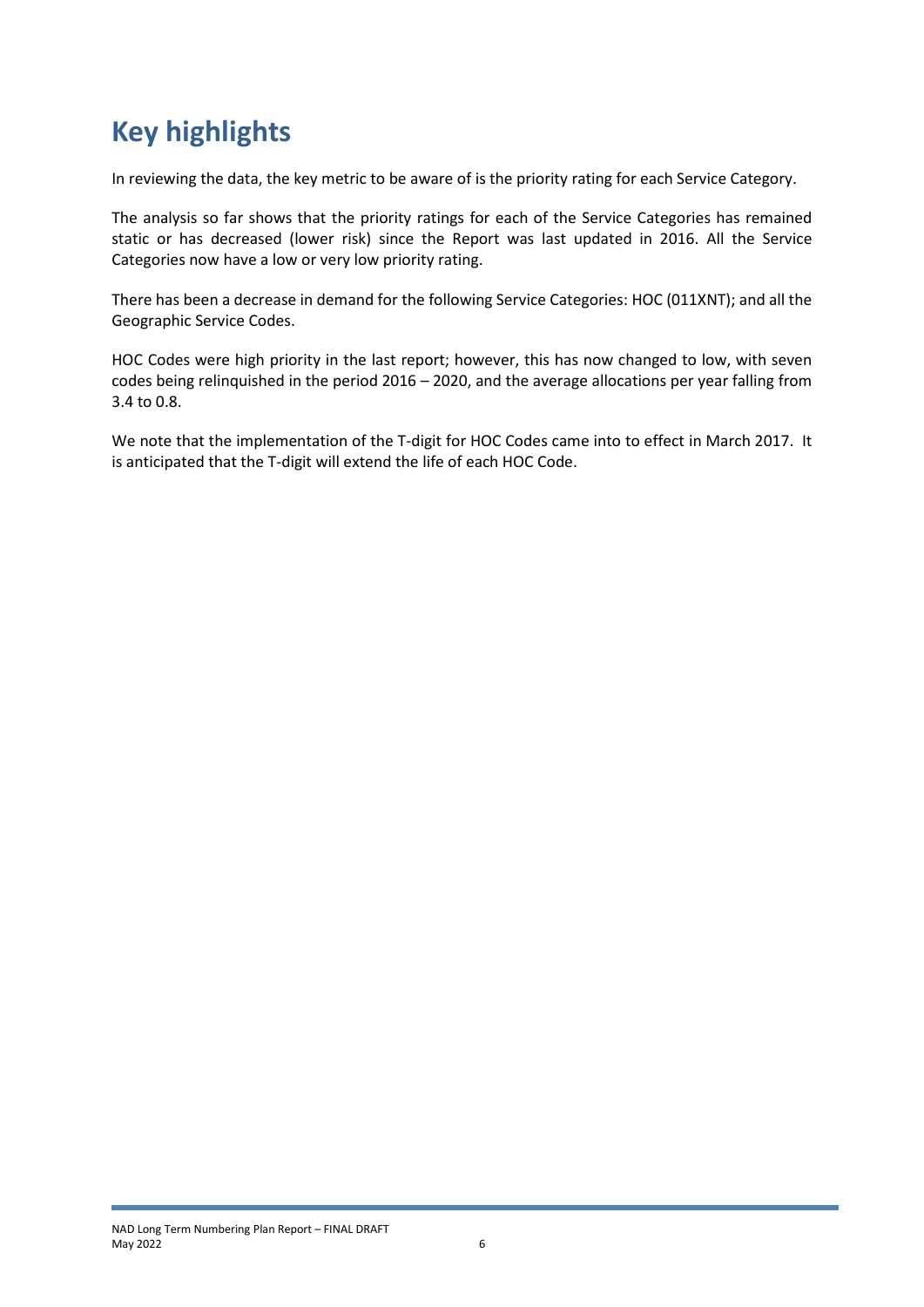# <span id="page-7-0"></span>**HOC Codes (011XN)**

#### <span id="page-7-1"></span>**Overview**

Hand Off Codes (HOC) are used in network, billing and other operational systems to identify varying call types that are routed between networks. They are used internally between networks, and do not form part of the dialling plan. HOC Codes are invisible to end users. HOC Codes are an essential component of network set up within the telecommunications industry.

These HOCs are used for number portability between networks and number migration within networks.

HOC Codes are in the format 011XNT, where 011X is the Code Block allocated for this service, N is the network identifier and T is the service identifier. HOC Coders are sub-allocated at the 011XN level.

The Numbering Plan allows for up to 10 HOC Code blocks (011X level), with 10 possible network identifiers (011XN level) – allowing for a total of 100 HOC Code combinations available for allocation. Not all 100 Code Blocks are available for allocation, and this is discussed in the section "HOC Codes – what is and what isn't available for allocation".

It is noted that the Numbering Rules permit the Management Committee to designate new X and T digits as required.

#### <span id="page-7-2"></span>**HOC Codes – what is and what isn't available for allocation**

Today there are 70 HOC Codes available for allocation in the Number Register.

Some of the 011X have been deemed as inappropriate as HOC Codes as the Codes are Assigned at an 01X level for active services within networks. This originally limited the number of HOC Codes to 60 possible Codes available for allocation. In 2012, as a response to a shortage of available HOC Codes, the NAD approved the use of 0111NT, following the relinquishment of the 0111 Code Block by Telecom.

There are 30 Code Blocks that remain unallocatable, (10 in each block), and do not currently exist in the Number Register. They are:

- 0110 used within Spark for operator services for toll bar lines.
- 0113NT –used internally by Spark for migration between mobile platforms.
- 00117NT used internally by Vodafone as a routing code.

#### <span id="page-7-3"></span>**Priority Analysis**

In the previous report, the HOC Code Service Category had a high priority analysis of all the Service Categories, with only four years spare capacity. This has changed to low, with seven HOC Codes being relinquished in the past five years, whilst average allocations per year have fallen from 3.4 to 0.8. It is worth noting the efforts of Vodafone, who have relinquished three HOC codes in the past five years.

Of all the HOC Codes available for allocation there are 16 spare. Based on average consumption over the last five years there are 20 years left of HOC Codes left available for allocation (Table 2).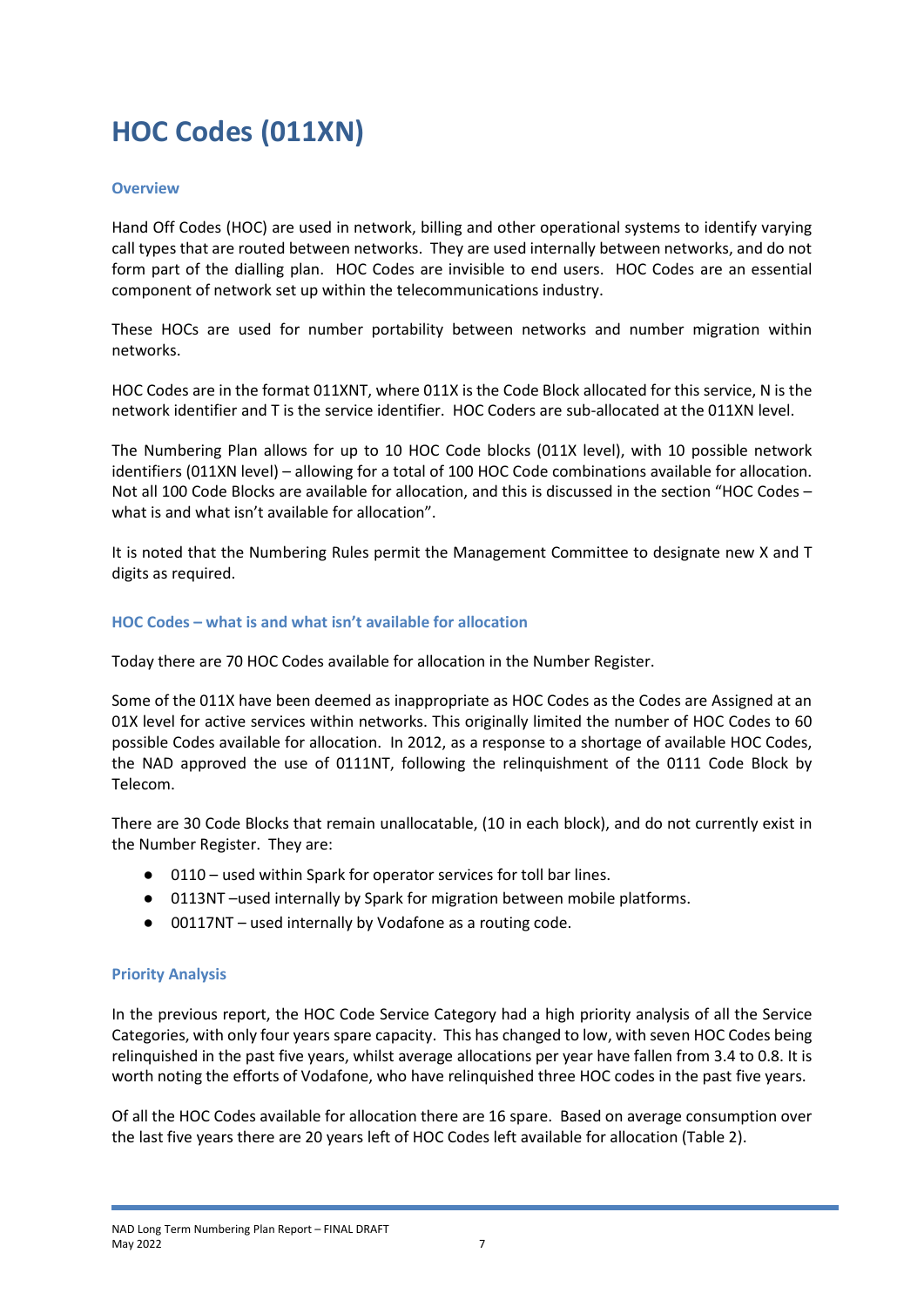#### *Table 2 - HOC Code data*

|                                              | нос<br>(011 XNT) |
|----------------------------------------------|------------------|
| # Possible code blocks                       | 100              |
| # Spare                                      | 16               |
| # Unallocatable                              | 30               |
| % Spare                                      | 16%              |
| % Spare (including<br>unallocatable ranges)  | 46%              |
| <b>Average consumption</b><br>(last 5 years) | 0.8              |
| Average relinguishments<br>(last 5 years)    | 1.4              |
| Net in/out flow                              | $-0.6$           |
| <b>Allocations/year</b>                      | 0.8              |
| # Years left 2021 data                       | 20               |
| # Years left 2016 data                       |                  |

#### <span id="page-8-1"></span><span id="page-8-0"></span>**Extending the life of HOC Codes**

#### Impact of merger and acquisition activity on consumption rate and availability of HOC Codes

Of all the Service Categories, the greatest impact of merger and acquisition activity in the marketplace has been on HOC Codes. The Number Administrator has completed additional analysis on the allocation of HOC Codes to ascertain how HOC Codes are distributed amongst industry participants.

Of the current available HOC Codes, 35% sit with two companies. Both companies have indicated that their long-term plans are to rationalise the use of their current allocations of HOC Codes with a view to relinquishing those Code Blocks that are no longer required as various network elements undergo redesign.

It is possible that the relinquishment of HOC Codes over the medium to long term may be sufficient to alleviate the pressure on this service category. Industry participants have noted that while the last few years have seen a flurry of entry into the New Zealand telecommunications market, the industry now appears to be going through a rationalisation period and we may witness a decline in entry and a consolidation of HOC Code requirements from industry participants.

#### <span id="page-8-2"></span>Impact of implementation of the T-digit

Following on from the work on the Long Term Numbering Plan in 2014 the Number Rules were amended in mid-[2](#page-8-3)016 to include a provision on the eligibility for allocation of HOC Codes<sup>2</sup>. This new section requires that those applicants applying for new HOC Codes will not be eligible for further allocations of HOC Codes at the sub-allocated level (011XN) unless all available options within their existing HOC allocations have been exhausted.

<span id="page-8-3"></span><sup>2</sup> Telecommunications Number Plan – Number Allocation Rules v7.0, 23 May 2016, section 12.3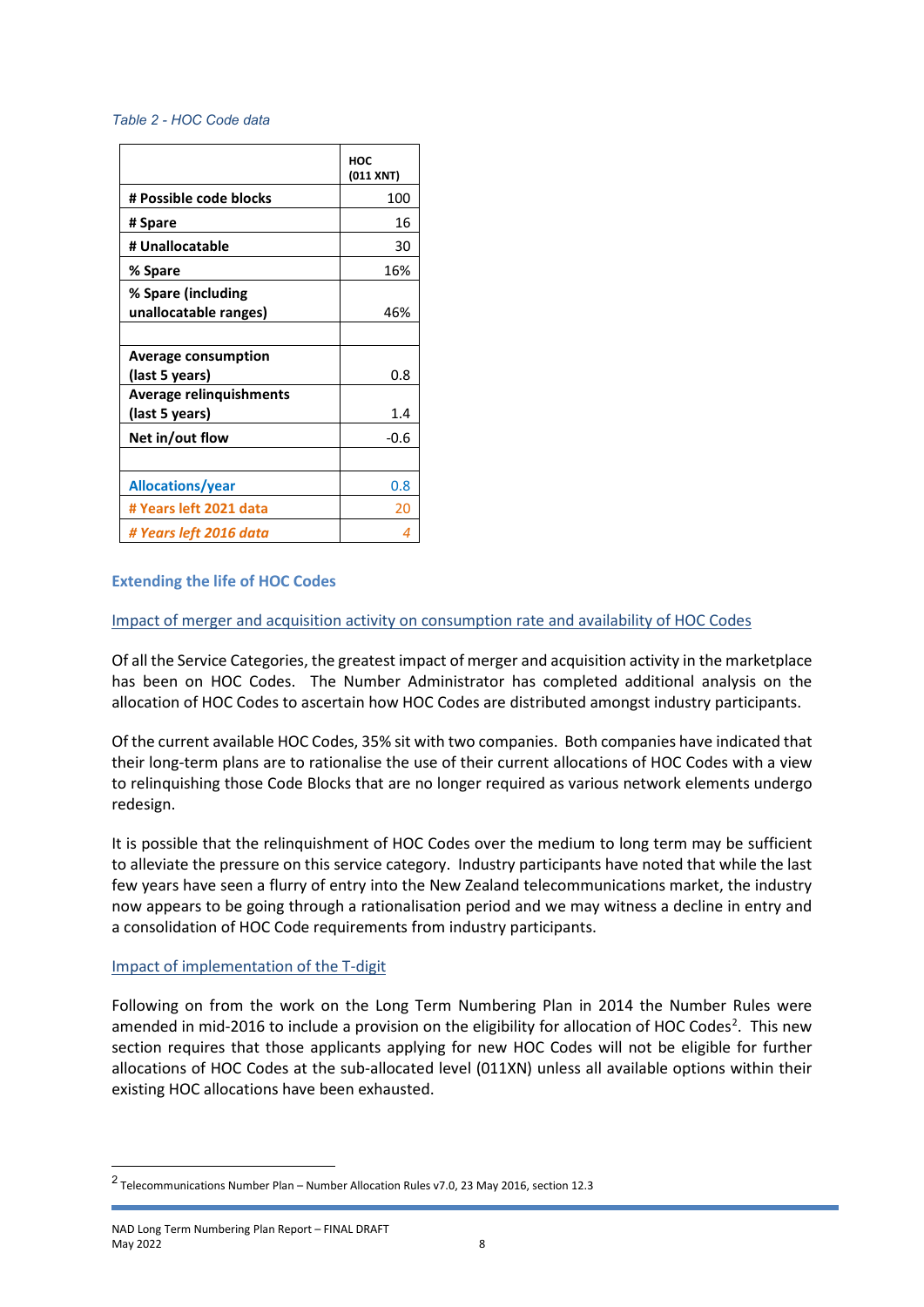We note that from 1 March 2017, applicants must use all available T digits assigned for Local Number Portability and Mobile Number Portability (being T digits 7, 8 and 9. Figure 2 provides additional detail on the allocation of T digits. It is anticipated that the T-digit will extend the life of each HOC Code as the implementation of the T-digit will allow for an increase in the efficiency of the use of HOC Codes that are already allocated.

#### *Figure 2 - Allocation of the HOC T digits*

|                |                                                                                                          | T Digit (Service identified)             |                                 |  |  |  |
|----------------|----------------------------------------------------------------------------------------------------------|------------------------------------------|---------------------------------|--|--|--|
| T Digit        | Allocation                                                                                               |                                          | Condition                       |  |  |  |
| 0              | 0ANXY numbers for geographic service                                                                     |                                          |                                 |  |  |  |
| 1              | Tollfree number portability                                                                              |                                          |                                 |  |  |  |
| $\overline{2}$ |                                                                                                          | 02XYZ numbers for non-geographic service |                                 |  |  |  |
| 3              | 0800 numbers for Universal International Freephone<br>Number Service Reserved for International Tollfree |                                          |                                 |  |  |  |
| $\overline{4}$ | 0867 numbers for Internet Access service                                                                 |                                          |                                 |  |  |  |
| 5              | 0873 numbers for Internet Access service                                                                 |                                          |                                 |  |  |  |
| 6              | Not in Use                                                                                               |                                          |                                 |  |  |  |
| 7              | <b>LMNP HOC Carrier</b>                                                                                  |                                          |                                 |  |  |  |
| 8              | <b>LMNP HOC Carrier</b>                                                                                  |                                          | Not for use before<br>1/03/2017 |  |  |  |
| 9              | LMNP HOC Carrier                                                                                         |                                          | Not for use before<br>1/03/2017 |  |  |  |

#### <span id="page-9-0"></span>Encourage operators to use current HOC range more efficiently

In an effort to address the scarcity of geographic numbers in the UK, Ofcom introduced a pilot scheme in 2013 to charge communications providers for number in the 30 geographic area codes with the fewest number blocks remaining available for allocation.

In 2016 Ofcom reviewed the pilot scheme and has proposed that it continues to charge for geographic numbers in those area codes where scarcity is likely to be a concern in the near to medium-term future.[3](#page-9-2)

This approach would require a rule change. It is interesting to note the mechanisms other jurisdictions have implemented that may be worth further consideration by the NAD.

#### <span id="page-9-1"></span>Reformatting of HOC Codes

Currently HOC Codes are allocated at the 011XN level.

Should the need arise, it is possible that industry could look at reformatting the Service Category to increase the number of codes available by changing the leading 011 format.

Any change to the HOC Code format will have a network impact. The change that has the least impact is preferable. The 011 prefix of HOC Codes is fundamental to the current format; a change at this level is expected to have a significant network impact.

<span id="page-9-2"></span><sup>3</sup> <https://www.ofcom.org.uk/consultations-and-statements/category-2/promoting-efficient-use-of-geographic-telephone-numbers>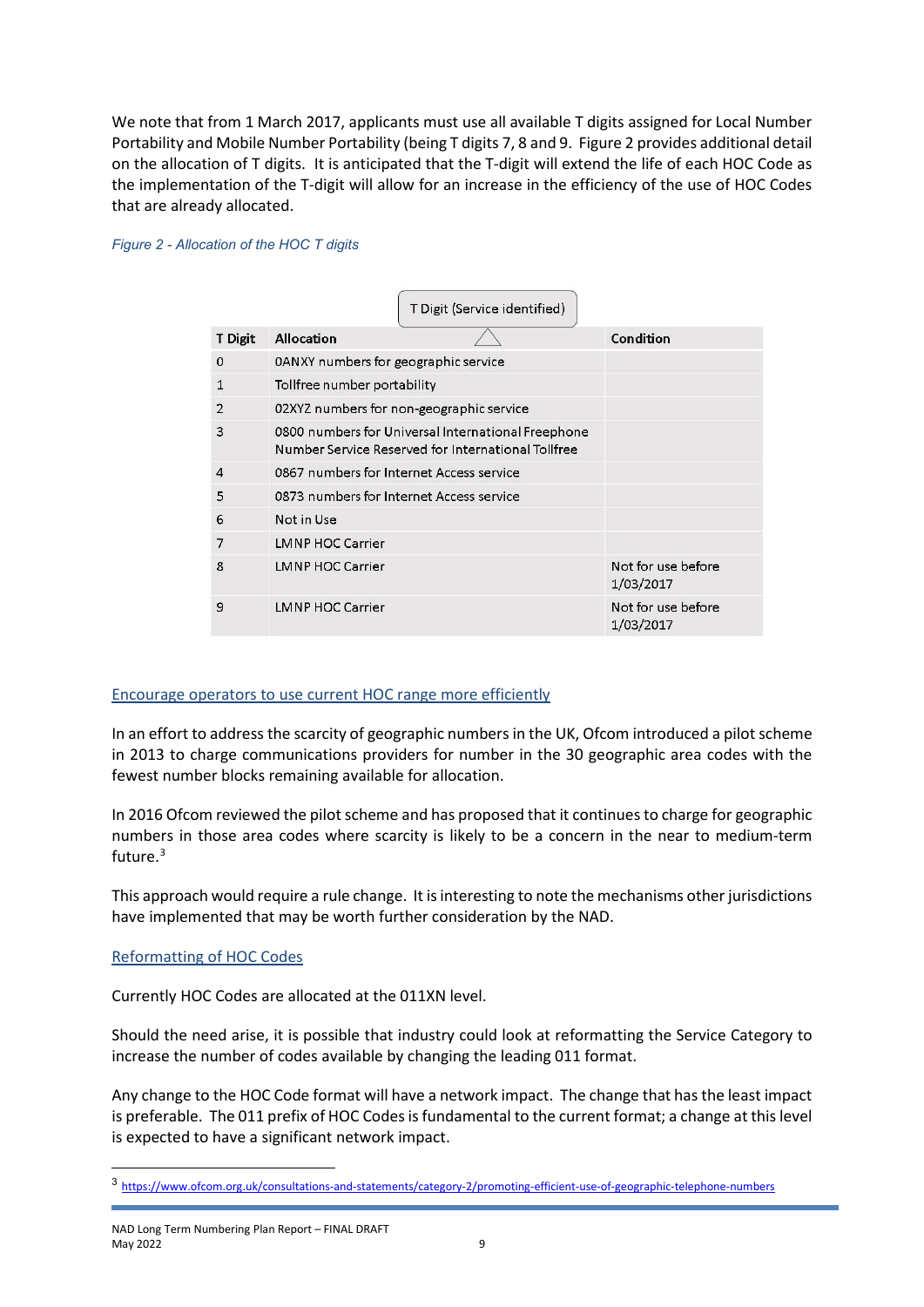#### *New format – 1011XNT*

It is possible that a new range of HOC Codes could be created using the format 1011XNT – creating a new range from the Special Service Category 1XYZ. This has the potential of doubling the number of HOC Codes in existence to 200 and having a significant impact on extending the life of the Service Category. The Code Block 1011 is currently Spare.

If technically feasible this change would have the benefit of potentially allowing the existing 011XNT Codes to continue without altering them. This solution would require networks to be able to activate a the new 1011XNT range and recognise it as a HOC Code.

#### <span id="page-10-0"></span>**Trigger events and potential solutions**

The following table outlines trigger events and actions that should be taken as a result of the Service Category reaching the trigger event.

| <b>Stage</b>   | <b>Trigger Event</b>                                                   | <b>Responsibility</b>                                                                     | <b>Action Taken</b>                                                                                                                                                                                                                                                                                                                                                                                                                                                                                                                                                                                         |
|----------------|------------------------------------------------------------------------|-------------------------------------------------------------------------------------------|-------------------------------------------------------------------------------------------------------------------------------------------------------------------------------------------------------------------------------------------------------------------------------------------------------------------------------------------------------------------------------------------------------------------------------------------------------------------------------------------------------------------------------------------------------------------------------------------------------------|
| $\mathbf{1}$   | Number of Spare<br>Codes fall to <5 years<br>capacity                  | Number<br>Administrator/NAD<br>Parties with HOC Codes                                     | Number Administrator advises NAD<br>Parties of the shortage and requests that<br>HOC Codes are relinquished where<br>technically and commercially<br>reasonable, in accordance with the Rule<br>1.3.5 of the Rules.<br>Parties assess the request in good faith<br>and action as appropriate.                                                                                                                                                                                                                                                                                                               |
| $\overline{2}$ | Number of Spare<br>Codes fall to <4 years<br>capacity                  | Number<br>Administrator/NAD<br>Parties with Special<br>Services Codes 0110;<br>0113; 0117 | Number Administrator advises NAD<br>Parties of the shortage and requests that<br>HOC Codes are relinquished where<br>technically and commercially<br>reasonable, in accordance with the Rule<br>1.3.5 of the Rules.<br>Number Administrator advises NAD<br>parties with Special Service Codes 0110,<br>0113, 0117 of the shortage and requests<br>relinquishment of those Codes to create<br>further HOC Codes.<br>Parties assess the request in good faith<br>and action as appropriate, including<br>consideration of an exchange of Code<br>Blocks within the Special Service Codes<br>Service Category. |
| 3              | <b>Special Service Codes</b><br>0110, 0113 or 0117<br>are relinquished | Number Administrator                                                                      | Number Administrator uses the<br>relinquished Codes to create new HOC<br>Codes 0110N(T), 0113N(T) or 0117N(T)<br>with the approval of the Management                                                                                                                                                                                                                                                                                                                                                                                                                                                        |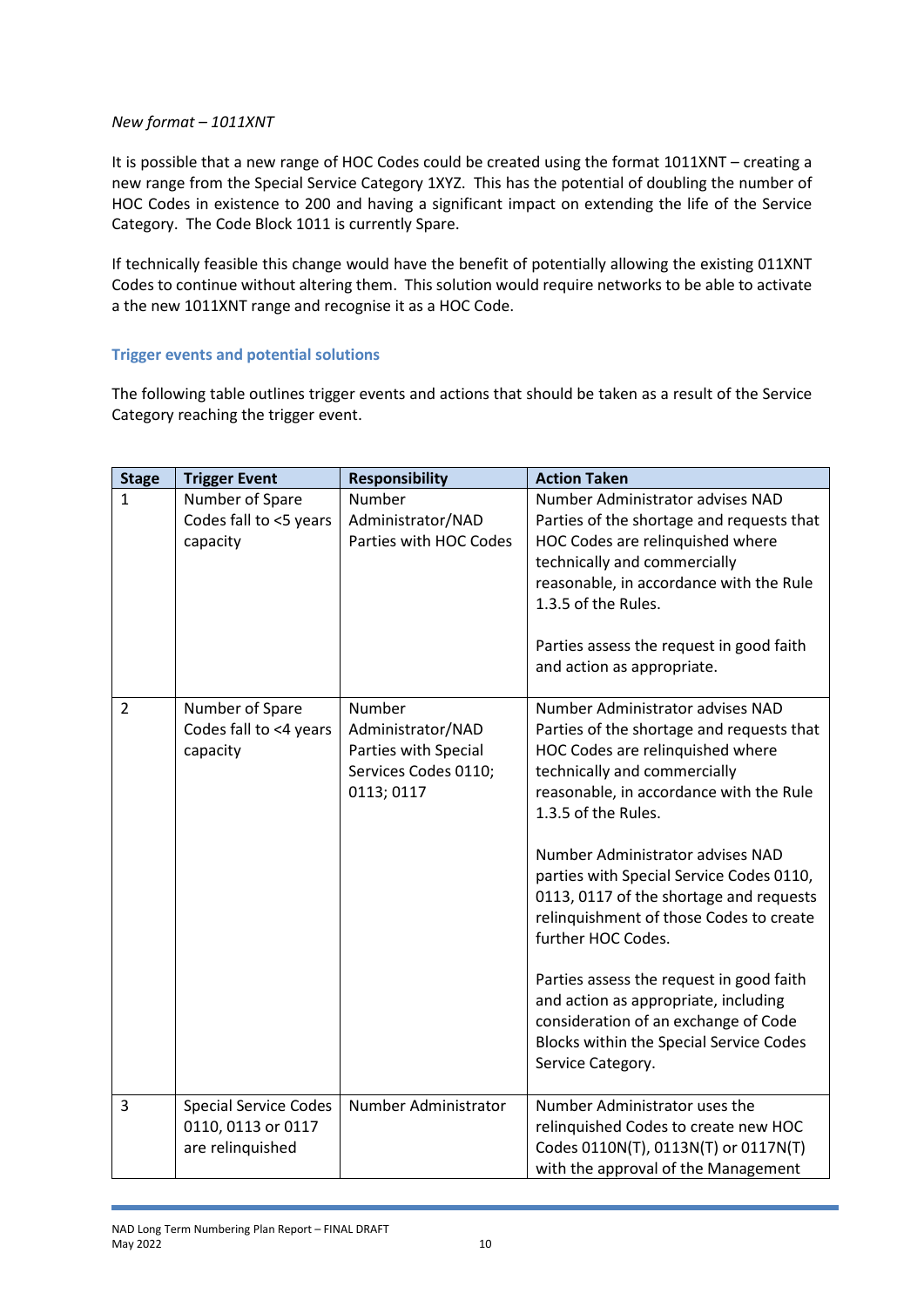|   |                                                                  |                                        | Committee and advises the NAD Parties<br>accordingly.<br>New HOC Codes are not allocatable for a<br>period determined by the Management<br>Committee in order to allow NAD Parties<br>time to implement network updates to<br>acknowledge the new codes.                                                                                                                                                                                                                                                                             |
|---|------------------------------------------------------------------|----------------------------------------|--------------------------------------------------------------------------------------------------------------------------------------------------------------------------------------------------------------------------------------------------------------------------------------------------------------------------------------------------------------------------------------------------------------------------------------------------------------------------------------------------------------------------------------|
| 4 | Number of Spare<br>Codes fall to <3 years<br>capacity            | Number<br>Administrator/NAD<br>Parties | Number Administrator advises NAD<br>Parties of the shortage and requests that<br><b>HOC Codes and Special Service Codes</b><br>0110, 0113 or 0117 are relinquished<br>where technically and commercially<br>reasonable, in accordance with the Rule<br>1.3.5 of the Rules.<br>NAD begins investigation into creating<br>new HOC Codes out of existing ranges,<br>with particular focus on using either<br>Special Services Code Blocks 0138[N][T]<br>and 0139[N][T] or other Service Provider<br>Prefixes Codes to maintain the same |
|   |                                                                  |                                        | HOC Codes length of 5 digits (plus a T<br>digit).                                                                                                                                                                                                                                                                                                                                                                                                                                                                                    |
| 5 | Number of Spare<br>Codes fall to <2 years<br>capacity            | Number<br>Administrator/NAD<br>Parties | Number Administrator advises NAD<br>Parties of the shortage and requests that<br>HOC Codes are relinquished where<br>technically and commercially<br>reasonable, in accordance with the Rule<br>1.3.5 of the Rules.<br>Number Administrator advises NAD<br>Parties of the imminent need to create a                                                                                                                                                                                                                                  |
|   |                                                                  |                                        | new range. Code Blocks in the range<br>identified in step 4 are assigned as HOC<br>Codes, and the Service Category is<br>amended to include reference to the<br>new range as supplementary to 011XNT.                                                                                                                                                                                                                                                                                                                                |
|   |                                                                  |                                        | New HOC Codes are not allocatable for a<br>period of 1 year from creation in order<br>to allow NAD Parties time to implement<br>network updates to acknowledge the<br>new codes.                                                                                                                                                                                                                                                                                                                                                     |
| 6 | Prior steps have<br>failed to alleviate the<br>shortage, or have | Number<br>Administrator/NAD<br>Parties | Number Administrator advises NAD<br>Parties of the shortage and the<br>imminent need to create a new range.<br>Parties are invited to relinquish Code                                                                                                                                                                                                                                                                                                                                                                                |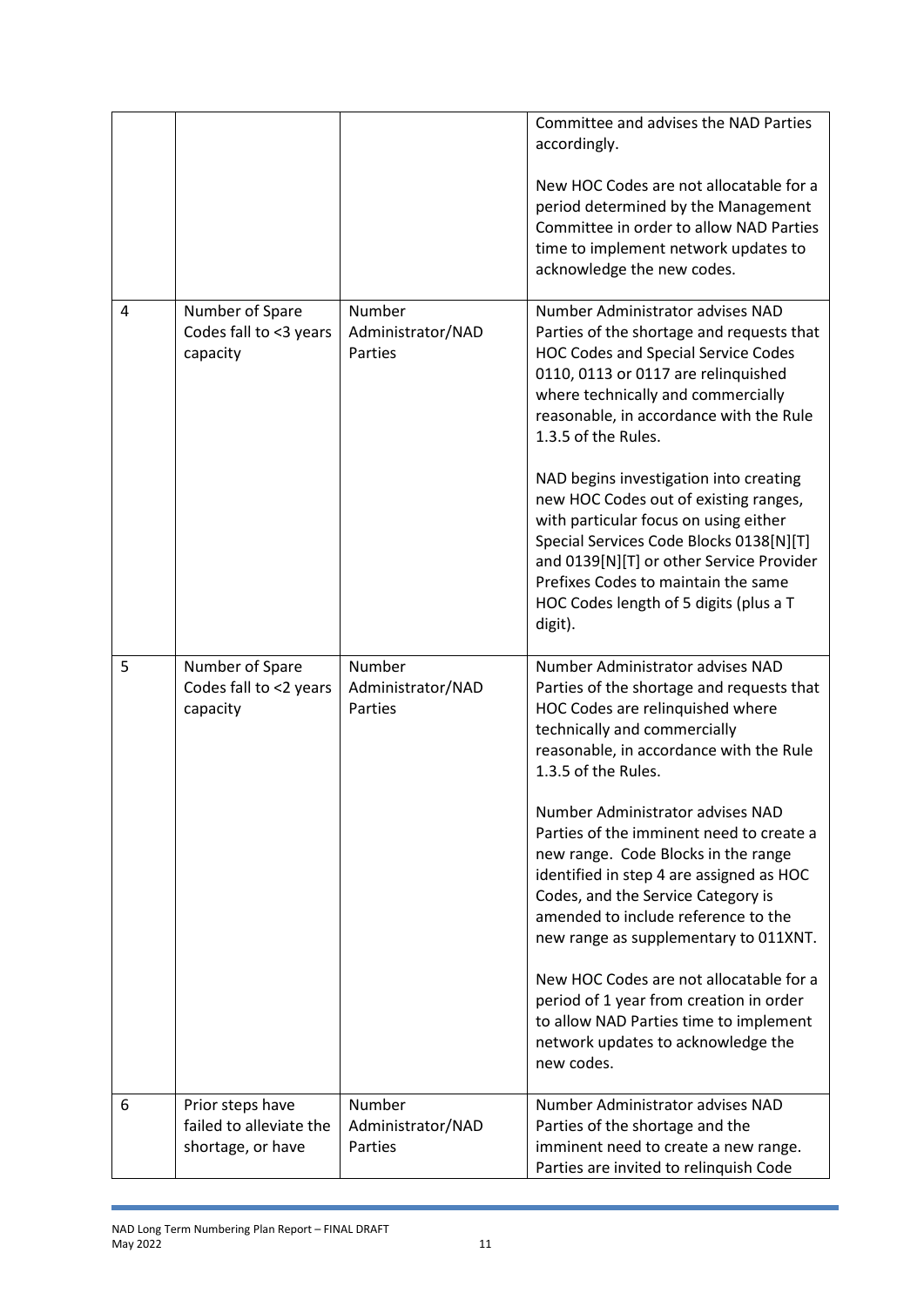| been naturally<br>exhausted | Blocks where technically and<br>commercially reasonable, in accordance<br>with the Rule 1.3.5 of the Rules.                                     |
|-----------------------------|-------------------------------------------------------------------------------------------------------------------------------------------------|
|                             | The NAD begins an investigation into<br>amending the HOC Code length to<br>account for a reform of HOC Codes with<br>the addition of a Y digit. |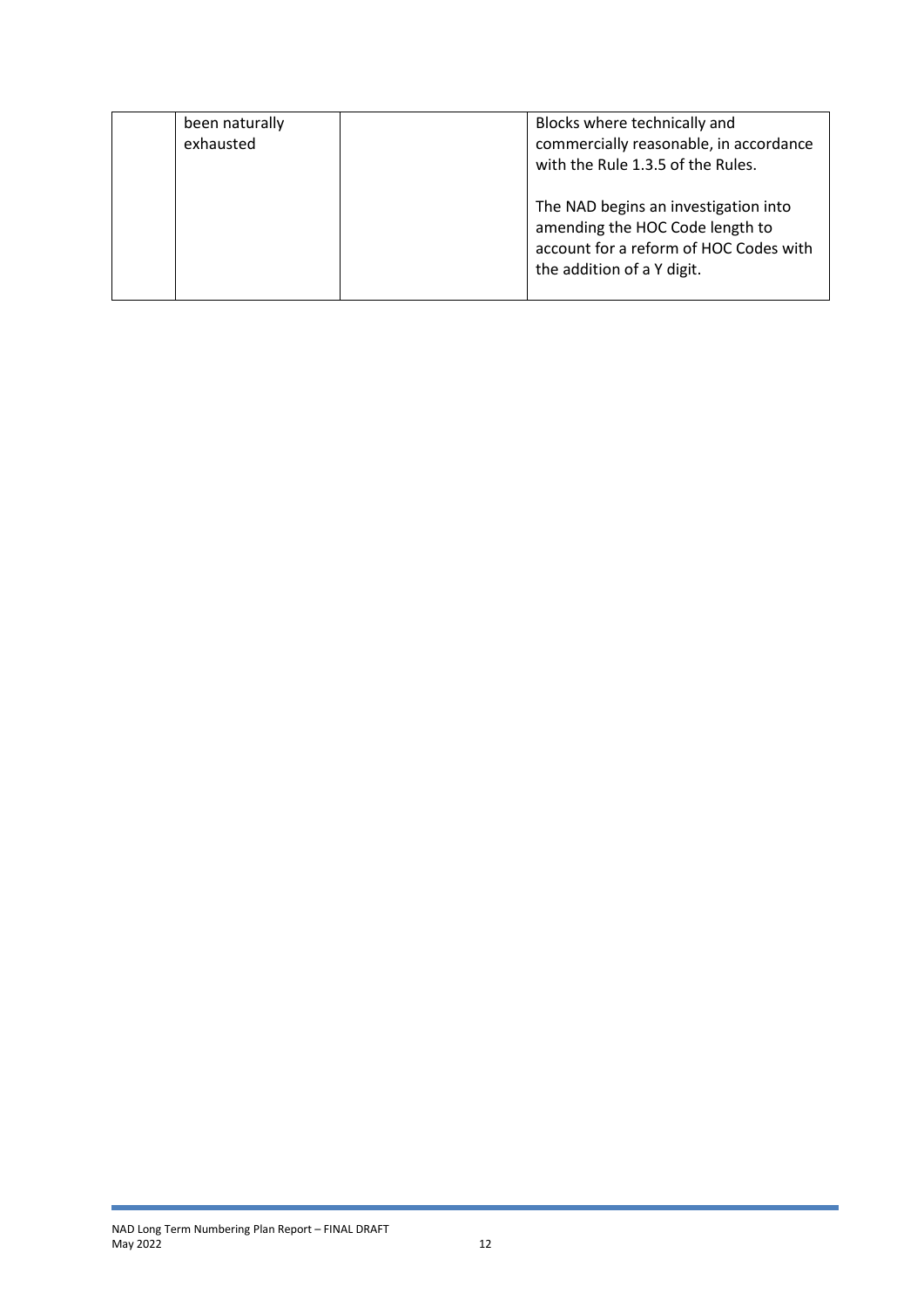# <span id="page-13-0"></span>**Non-Geographic Codes (02XY)**

#### <span id="page-13-1"></span>**Overview**

Non-Geographic Service Codes are allocated for use as a prefix to end-user numbers for services without a geographic structure, which can originate or terminate calls over Public Switched Telecommunications Networks.

Services without a geographic structure include cellular, paging and similar services. For the most part, Non-Geographic Service Codes are used for mobile devices and are therefore very visible and well known to end users. Any change to their format and use will have an end user impact. Unlike Geographic Service Codes, which maintain a rigid 7-digit number structure, there is some in-built flexibility within the Non-Geographic Service Codes to alter number length between 10 and 11 digits.

Non-Geographic Service Codes are expected to have one of the highest levels of demand within the numbering plan in the future with the increase in popularity of mobile devices in the future; and the potential for a significant increase in demand for these numbers for M2M devices.

#### <span id="page-13-2"></span>**Current status of Non-Geographic Service Codes**

The NAD Management Committee has previously had reason to look at the future of this Service Category and its ongoing development. As such, the Numbering Plan makes allowances for expansion routes and the possibility of instant change to create further Code Blocks with relatively little impact upon the NAD Parties or the remainder of the Numbering Plan.

Non-Geographic Service Codes are in the format 02XY or, at the Management Committee's discretion, 02XYZ. Therefore, the numbering plan currently makes theoretical allowance for anything up to 1,000 possible combinations that could be allocated to NAD Parties, with each Code Block capable of providing the relevant NAD party anywhere between 100,000 and 1,000,000 numbers for end users.

In reality however, the number of 02XYZ codes is limited and most Codes Blocks maintain a 02XY structure bringing the actual number of Codes Blocks down to a more modest 127. At the 02XY level, there are between 1,000,000 and 10,000,000 numbers available per Code Block.

Of the 127 Code Blocks currently listed on the Number Register, 30 are reserved for possible expansion for usage in the future, by resolution of the Management Committee. This limits the number of Code Blocks available for allocation to 97.

#### <span id="page-13-3"></span>**Priority Analysis**

The Non-Geographic Code currently holds a low overall priority analysis. Based on a conservative estimate there are 20 years of Code Blocks available for allocation (Table 3).

In addition, the Number Register holds a large block of Protected Codes that have been set aside to deal with any potential requirement for Code Block expansion.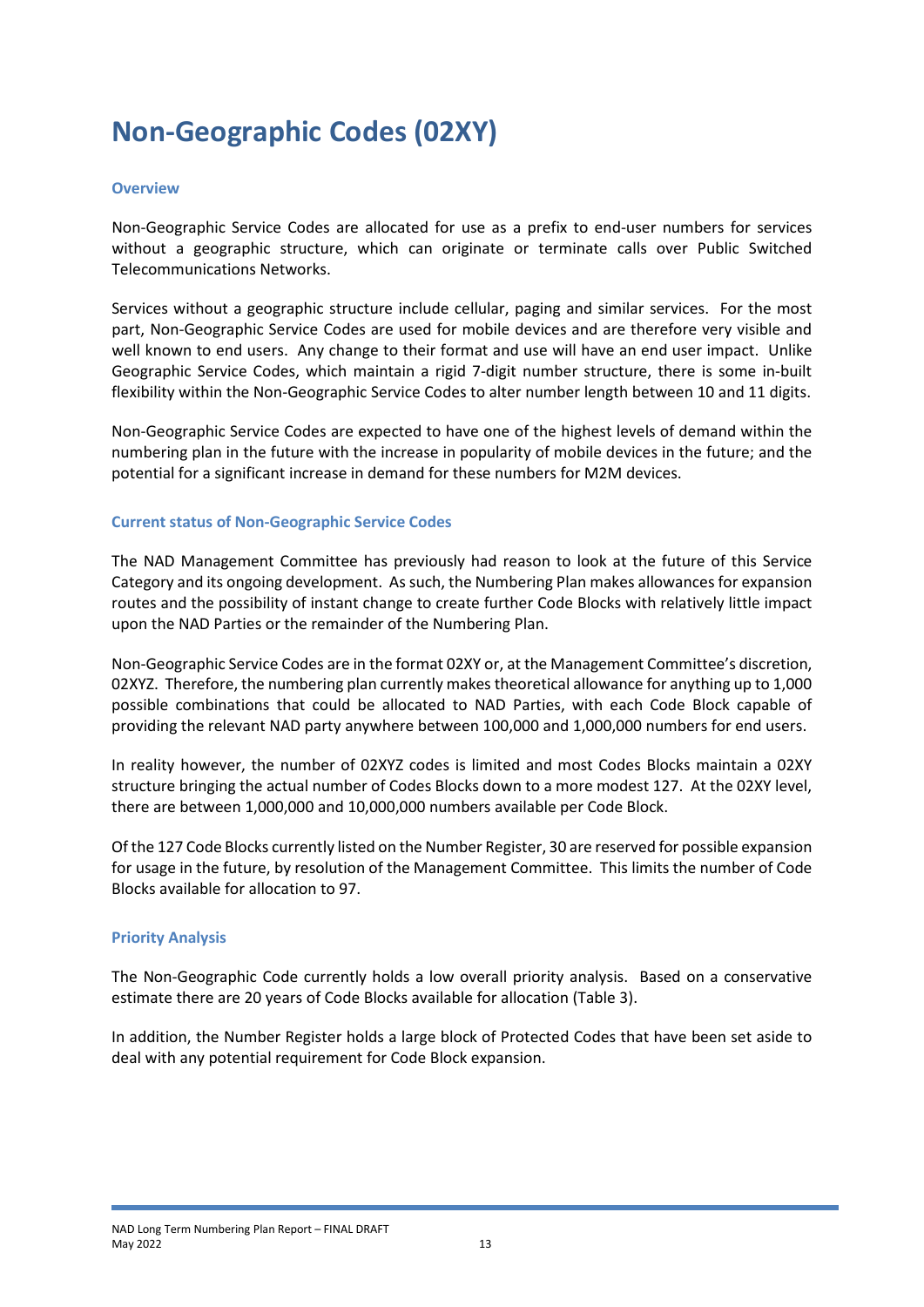#### *Table 3 - Non-Geographic Code data*

|                                              | Non-Geo<br>(02XY) |
|----------------------------------------------|-------------------|
| # Possible code blocks                       | 127               |
| # Spare                                      | 20                |
| % Spare                                      | 16%               |
|                                              |                   |
| <b>Average consumption</b><br>(last 5 years) | 1                 |
| Average relinguishments<br>(last 5 years)    | O                 |
| Net in/out flow                              | 1                 |
|                                              |                   |
| <b>Allocations/year</b>                      |                   |
| # Years left 2021 data                       | 20                |
| # Years left 2016 data                       | 16                |

#### <span id="page-14-1"></span><span id="page-14-0"></span>**Extending the life of Non-Geographic Codes**

#### Demand analysis and impact of number portability

The demand analysis for Non-Geographic Codes has remained at very low since the study was last undertaken in 2016.

Historically the Non-Geographic Service Category has been extensively used, particularly with the entrance of a third carrier to the New Zealand market and the growth in MVNOs who have each had demand for Code Blocks for their own services. The mobile market has now matured in New Zealand with a market saturation of over 100%.

Number Portability provides the ability to retain your number while switching providers. This ability can naturally reduce the overall demand for numbers as new providers to the market can make use of porting to obtain market share without the need to have a large supply of numbers themselves obtained directly from the NAD.

Steps have been taken by the NAD to protect Code Blocks within this Service Category for future expansion.

#### <span id="page-14-2"></span>Current rules require a high level of utilisation

Ideally, all Non-Geographic Code Blocks are as fully utilised as possible by those NAD parties that are allocated them. Because Non-Geographic numbers are not linked to location and can be allocated more freely than Geographic numbers, utilisation figuresin these Code Blocks are expected to be quite high.

The NAD requires that, before another Code Block can be allocated, the relevant NAD Party has achieved a minimum of 40% utilisation within their existing Code Blocks.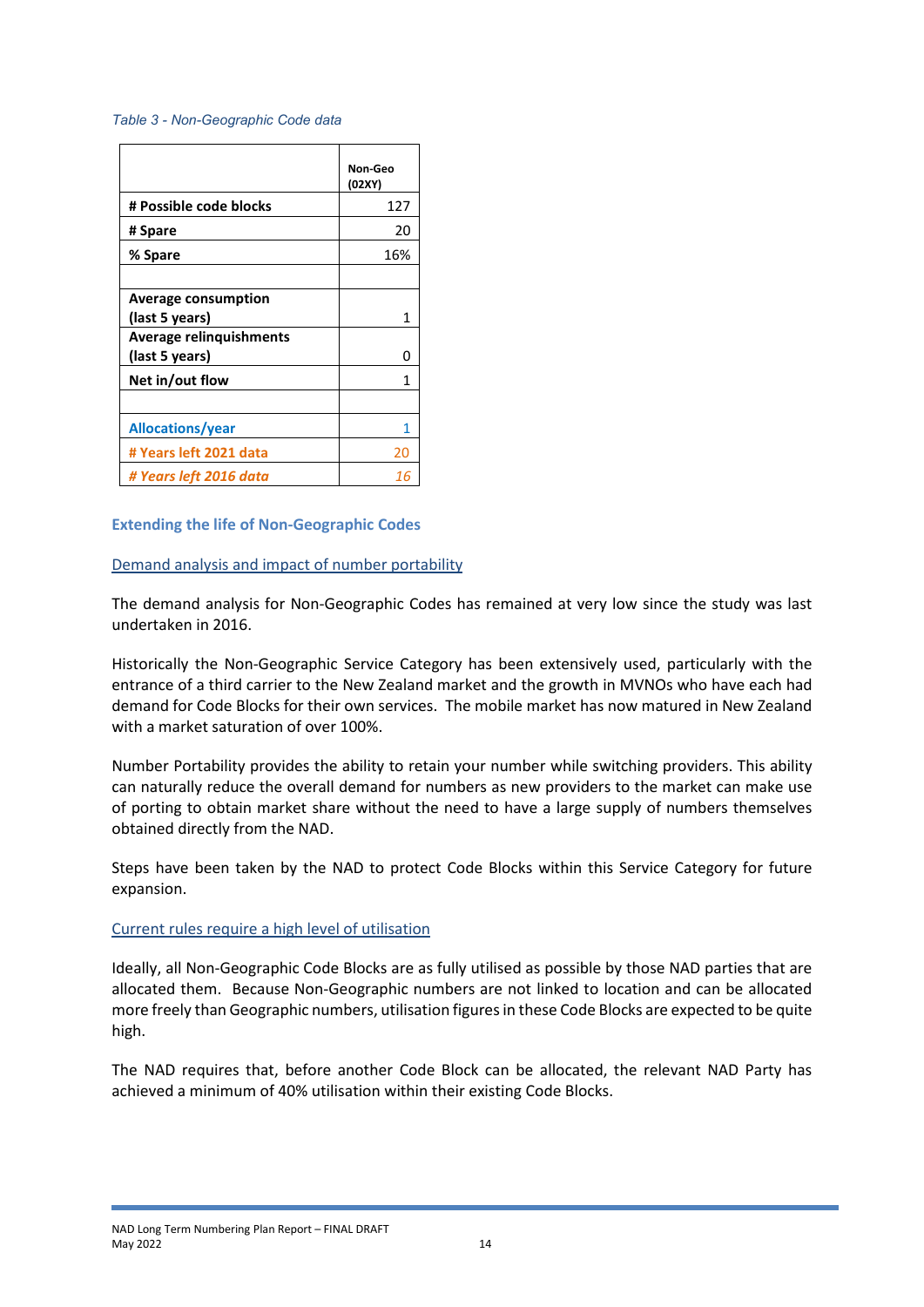#### <span id="page-15-0"></span>**Trigger events and potential solutions**

The following table outlines trigger events and potential actions to be taken at such time that the event occurs.

| <b>Stage</b>   | <b>Trigger Event</b>                                  | <b>Responsibility</b>                  | <b>Action Taken</b>                                                                                                                                                                                                                                                                                                                                                                                             |
|----------------|-------------------------------------------------------|----------------------------------------|-----------------------------------------------------------------------------------------------------------------------------------------------------------------------------------------------------------------------------------------------------------------------------------------------------------------------------------------------------------------------------------------------------------------|
| $\mathbf{1}$   | Number of Spare                                       | Number                                 | Number Administrator advises NAD                                                                                                                                                                                                                                                                                                                                                                                |
|                | Codes fall to <5 years                                | Administrator/NAD                      | Parties of the shortage and requests that                                                                                                                                                                                                                                                                                                                                                                       |
|                | capacity                                              | Parties with Non-                      | Non-Geographic Service Codes are                                                                                                                                                                                                                                                                                                                                                                                |
|                |                                                       | Geographic s                           | relinquished where technically and                                                                                                                                                                                                                                                                                                                                                                              |
|                |                                                       |                                        | commercially reasonable, in accordance                                                                                                                                                                                                                                                                                                                                                                          |
|                |                                                       |                                        | with the Rule 1.3.5 of the Rules.                                                                                                                                                                                                                                                                                                                                                                               |
|                |                                                       |                                        | Parties assess the request in good faith<br>and action as appropriate.                                                                                                                                                                                                                                                                                                                                          |
|                |                                                       |                                        | Spare Code Blocks in the 02XY format<br>are designated 02XYZ Code Blocks by the<br>Management Committee at their<br>discretion.                                                                                                                                                                                                                                                                                 |
|                |                                                       |                                        | The Number Administrator conducts a<br>review of the additional recommended<br>courses of action in this plan for this<br>Service Category to ensure the proposal<br>is still in keep with the recent<br>developments in the Service Category.                                                                                                                                                                  |
| $\overline{2}$ | Number of Spare<br>Codes fall to <3 years<br>capacity | Number<br>Administrator/NAD<br>Parties | Number Administrator advises NAD<br>Parties of the shortage and requests that<br>Non-Geographic Service Codes are<br>relinquished where technically and<br>commercially reasonable, in accordance<br>with the Rule 1.3.5 of the Rules.<br>If there are any additional Spare Code<br>Blocks in the 02XY format, these are<br>designated 02XYZ Code Blocks by the<br>Management Committee at their<br>discretion. |
|                |                                                       |                                        | The Management Committee<br>additionally releases Protected Code<br>Blocks as 02XYZ Code Blocks at their<br>discretion.                                                                                                                                                                                                                                                                                         |
| 3              | Number of Spare<br>Codes fall to <2 years<br>capacity | Number<br>Administrator/NAD<br>Parties | Number Administrator advises NAD<br>Parties of the shortage and requests that<br>Non-Geographic Service Codes are<br>relinquished where technically and                                                                                                                                                                                                                                                         |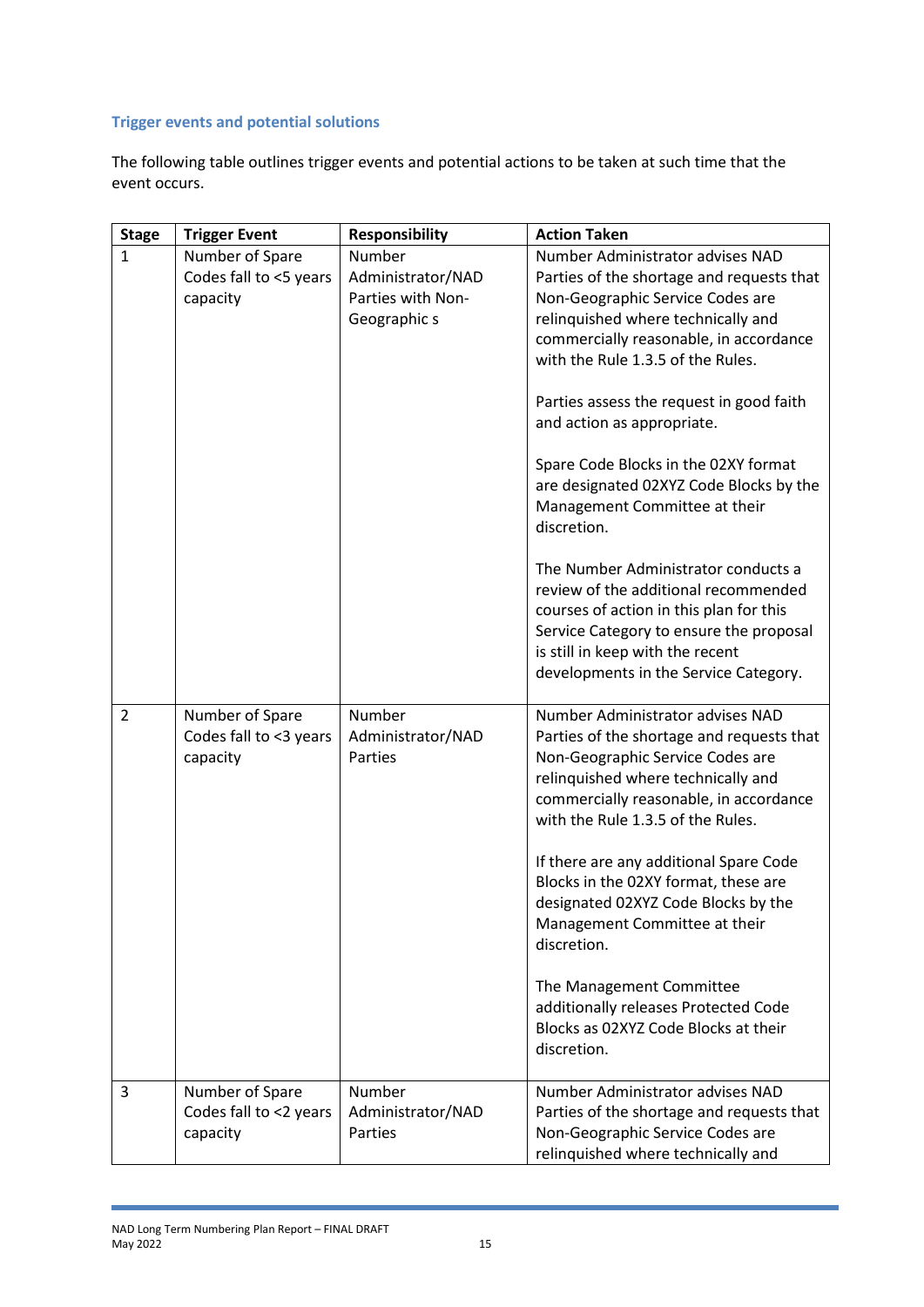|   |                                                                                                 |                                               | commercially reasonable, in accordance<br>with the Rule 1.3.5 of the Rules.<br>The Management Committee releases<br>Protected Code Blocks as 02XYZ Code<br>Blocks at their discretion.<br>Additionally, existing 02XYZ Code Blocks<br>are designated 02XYZA Code Blocks and<br>allocation sizes are reduced to 100,000<br>per Code Block.                                                                                                                               |
|---|-------------------------------------------------------------------------------------------------|-----------------------------------------------|-------------------------------------------------------------------------------------------------------------------------------------------------------------------------------------------------------------------------------------------------------------------------------------------------------------------------------------------------------------------------------------------------------------------------------------------------------------------------|
| 4 | Prior steps have<br>failed to alleviate the<br>shortage, or have<br>been naturally<br>exhausted | <b>Number</b><br>Administrator/NAD<br>Parties | Number Administrator advises NAD<br>Parties of the shortage and the<br>imminent need to create a new range.<br>Parties are invited to relinquish Code<br>Blocks where technically and<br>commercially reasonable, in accordance<br>with the Rule 1.3.5 of the Rules.<br>Code Blocks in the range 040 range are<br>assigned as Non-Geographic Service<br>Codes, and the Service Category is<br>amended to include reference to the<br>new range as supplementary to 02X. |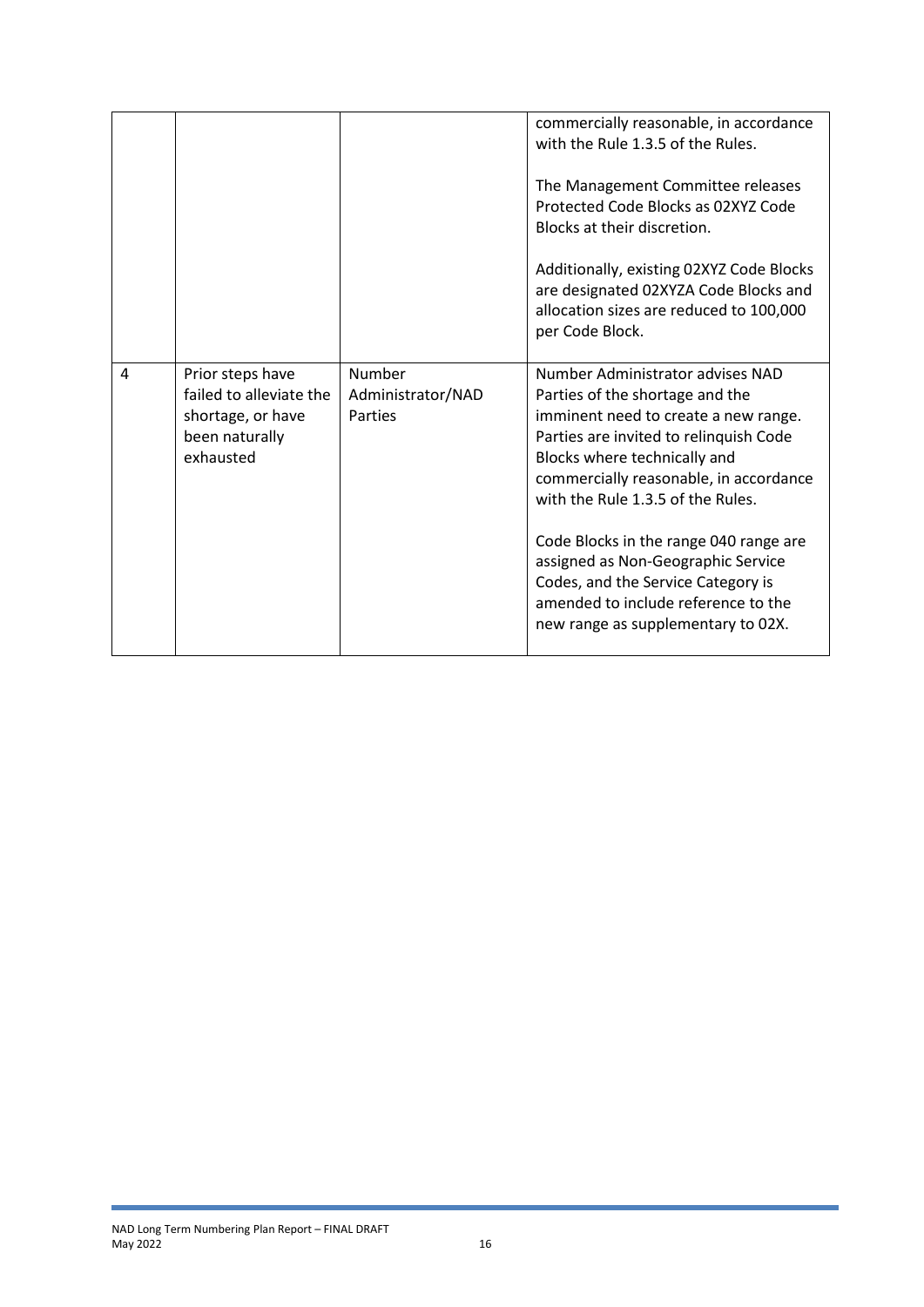# <span id="page-17-0"></span>**Geographic Codes (03XY / 04XY / 06XY / 07XY / 09XY)**

*Changes to the Geographic Service Category may be impacted by developments with the Non-Geographic Service Category, in which case the available options will need to be recast accordingly. The follow section presumes the on-going independence of the Geographic Service Code is maintained. For information on a potential future of this Service Category where Geographic and Non-Geographic numbers are more closely aligned, please see "The Future for Geographic Numbers"*

#### <span id="page-17-1"></span>**Overview**

Geographic Numbers are used for identifying services with a geographic structure, that are allocated to a Local Calling Area, and which can originate or terminate calls over Public Switched Telecommunications Networks. Geographic Code Blocks may be allocated for the provision of services which have the ability to be location independent from time-to-time, i.e. the physical location of the point of termination or origination of a call is not necessarily discernible from the telephone number alone.

The Geographic Service Codes are spread across five area codes, each with their own distinct consumption rates and spare capacity. Accordingly, this analysis adopts a general overview with each area code then considered in detail separately.

Spark assigns geographic number ranges on an ESA (Exchange Service Area) basis primarily based on historical copper centre for reasons of being the original provider of New Zealand telephone services when the service was run by the NZ Post Office. Other NZ NAD parties assign on an LCA (Local Calling Area) basis.

#### <span id="page-17-2"></span>**Current Status of Geographic Service Codes**

Geographic Service Codes are in the format  $0ANXY$ , where the area code A = {3, 4, 6, 7, 9} and digit N  $= \{2, 3, 4, 5, 6, 7, 8, 9\}$ . The number range 0A50Y is excluded from this Service Category and set aside as the Nation-Wide Numbers Service Category.

Within each area code, 911 and 999 are unallocatable due to the relationship to the internationally used Emergency Services numbers. This provides a total combination of 3,940 Code Blocks. It is important to note that as each Code Block is limited to its distinct area code, the total size of the pool of Code Blocks is misleading – if one area code is full, it is irrelevant if another is empty as the Code Blocks cannot be shared.

The most significant factor that must be considered in this Service Category is that, both locally and internationally, Geographic Service Codes naturally have extremely low utilisation rates within Code Blocks. As numbers are tied to geographic areas, some areas will have naturally low population densities resulting that the bulk of the numbers allocated are unused and cannot be recycled to other areas. It is common for utilisation levels to be around 20% internationally, with some countries and areas having utilisation rates even lower than this.

There are ways to naturally improve utilisation rates and the above assumptions cannot be taken as concrete assertions on the fate of the majority of numbers in this Service Category. However, for the purposes of this plan, it is important to consider that the total amount of numbers in each area code that could actually be used (i.e. before an applicant requires another code block) is likely to be significantly less than the total theoretical amount of numbers based on the structure of the numbering plan alone.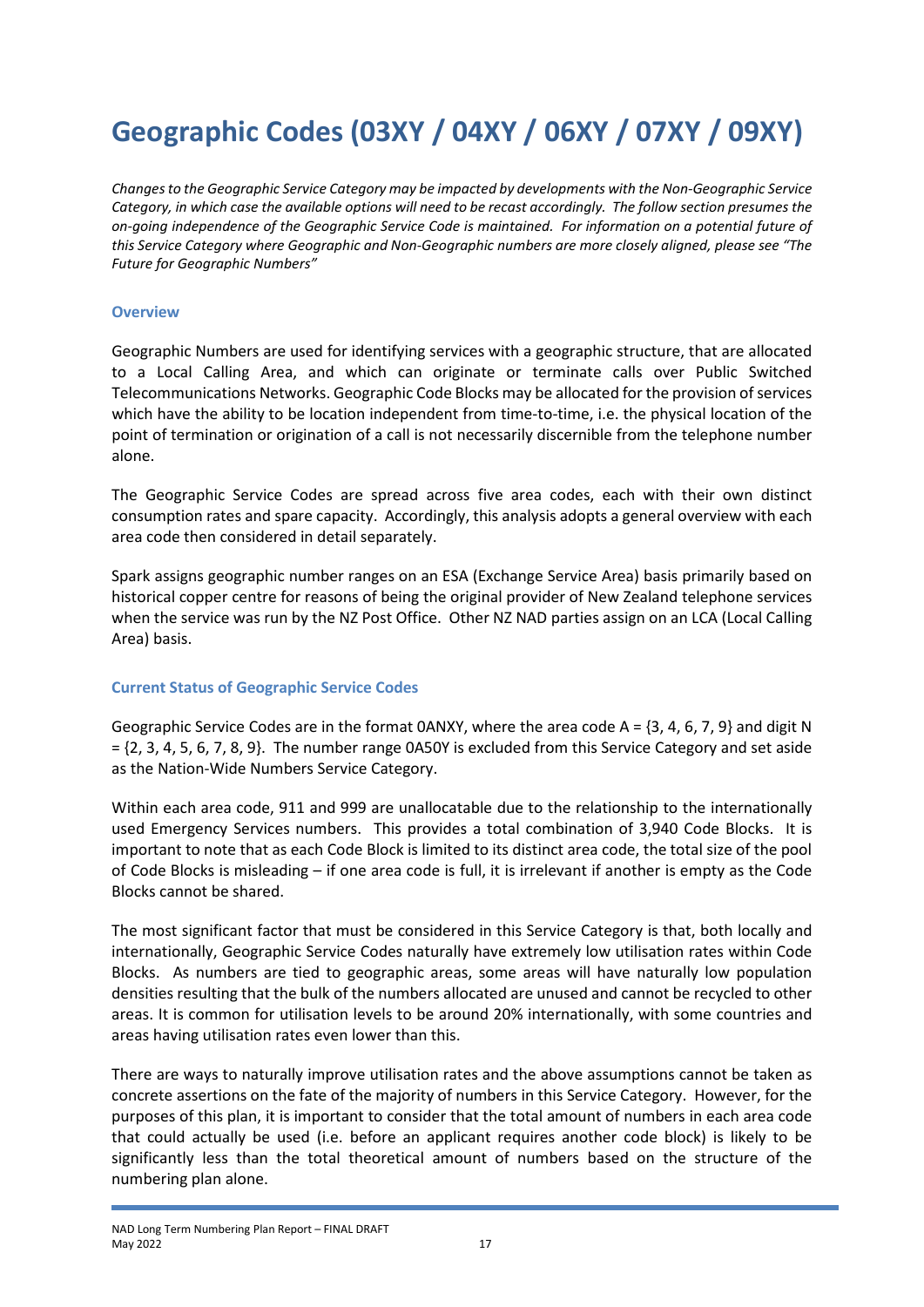#### <span id="page-18-0"></span>**Priority Analysis**

All the Geographic Codes obtained a low or very low priority analysis rating. This is a decrease from low which was the rating for all Geographic Codes in the 2016 Report. There may be a number of influences on this – number portability; increasing reliance on mobiles and the increased uptake of naked broadband<sup>[4](#page-18-2)</sup> products.

All the Geographic Codes have more than 25 years spare capacity, achieving a very high capacity rating. Demand for Geographic Codes is very low (2 or less allocations per year), except for the 03XY range, which has a low demand of 3.4 allocations per year (Table 4).

There is no immediate concern regarding capacity in any of the Geographic Codes. It will be interesting to note and keep a watching brief on the 09XY range, given Auckland's growing population.

|                                              | Geographic<br>(03XY) | Geographic<br>(04XY) | Geographic<br>(06XY) | Geographic<br>(07XY) | Geographic<br>(09XY) |
|----------------------------------------------|----------------------|----------------------|----------------------|----------------------|----------------------|
| # Possible code blocks                       | 1000                 | 1000                 | 1000                 | 1000                 | 1000                 |
| # Spare                                      | 200                  | 397                  | 399                  | 421                  | 263                  |
| % Spare                                      | 20%                  | 40%                  | 40%                  | 42%                  | 26%                  |
| <b>Average consumption</b><br>(last 5 years) | 3.4                  | 1.2                  | 1.2                  | 1.8                  | $\overline{2}$       |
| Average relinquishments<br>(last 5 years)    | 5.8                  | 4.4                  | 4.8                  | 5                    | 3.2                  |
| Net in/out flow                              | $-2.4$               | $-3.2$               | $-3.6$               | $-3.2$               | $-1.2$               |
| <b>Allocations/year</b>                      | 3.4                  | 1.2                  | 1.2                  | 1.8                  | $\overline{2}$       |
| # Years left 2021 data                       | 59                   | 331                  | 333                  | 234                  | 132                  |
| # Years left 2016 data                       | 22                   | 100                  | 61                   | 63                   | 37                   |

#### *Table 4 - Geographic Codes data*

#### <span id="page-18-1"></span>**Trigger events and potential solutions**

The following table outlines trigger events and potential actions to be taken at such time that the event occurs.

| <b>Stage</b> | <b>Trigger Event</b>   | <b>Responsibility</b>   | <b>Action Taken</b>                       |
|--------------|------------------------|-------------------------|-------------------------------------------|
|              | Number of Spare        | Number                  | Number Administrator advises NAD          |
|              | Codes fall to <7 years | Administrator/NAD       | Parties of the shortage and requests that |
|              | capacity               | Parties with Geographic | Geographic Numbers are relinquished       |
|              |                        | <b>Numbers</b>          | where technically and commercially        |
|              |                        |                         | reasonable, in accordance with the Rule   |
|              |                        |                         | 1.3.5 of the Rules.                       |
|              |                        |                         |                                           |
|              |                        |                         | Parties assess the request in good faith  |
|              |                        |                         | and action as appropriate.                |
|              |                        |                         |                                           |

<span id="page-18-2"></span> $4$  A service where the fixed line connection to the house provides a data service only.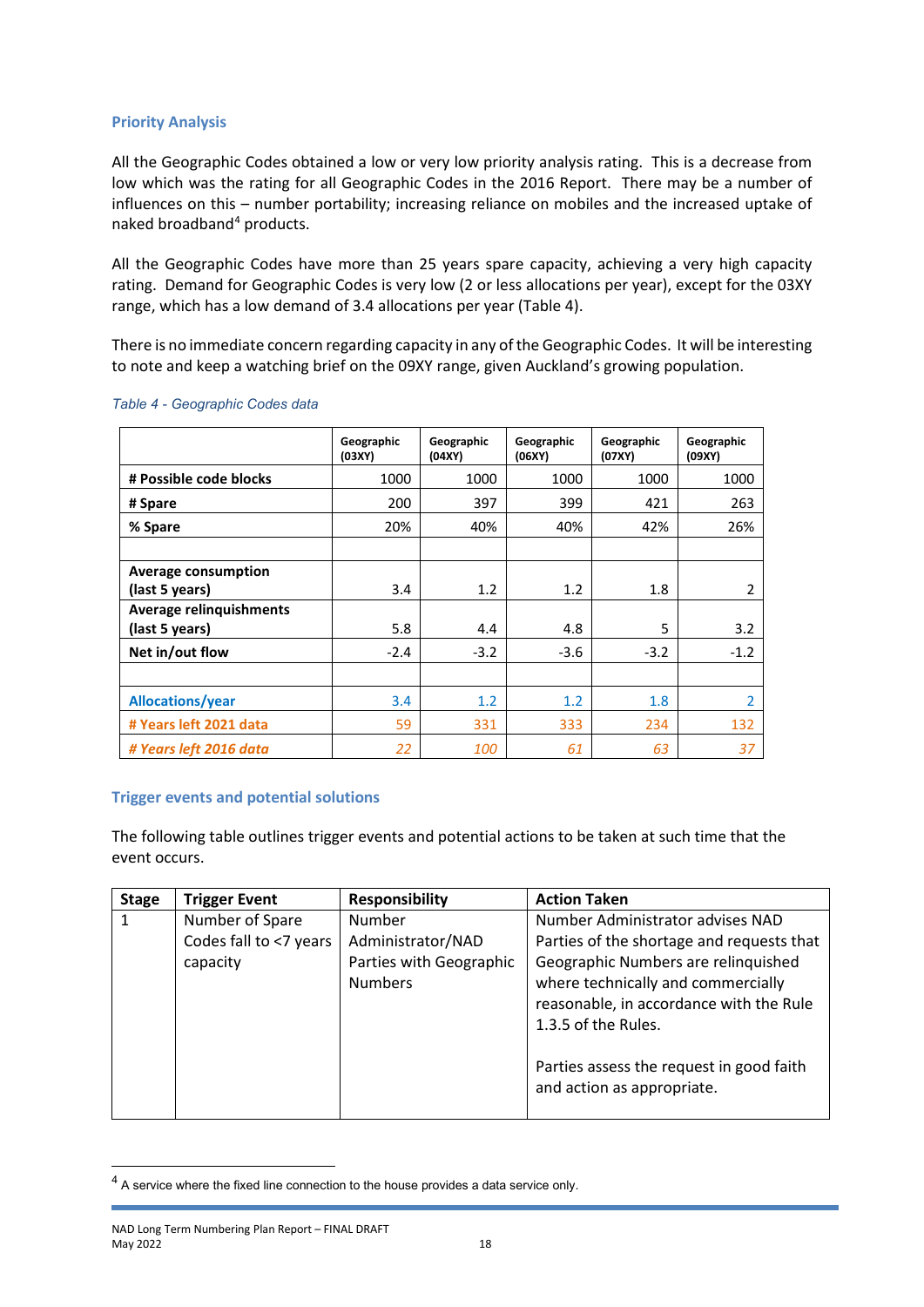|                |                                                       |                                        | The Number Administrator conducts a<br>review of the recommended courses of<br>action in this plan for this Service<br>Category to ensure the proposal is still in<br>keep with the recent developments in<br>the Service Category.                                                                                                                                           |
|----------------|-------------------------------------------------------|----------------------------------------|-------------------------------------------------------------------------------------------------------------------------------------------------------------------------------------------------------------------------------------------------------------------------------------------------------------------------------------------------------------------------------|
| $\overline{2}$ | Number of Spare<br>Codes fall to <5 years<br>capacity | Number<br>Administrator/NAD<br>Parties | Number Administrator advises NAD<br>Parties of the shortage and requests that<br>Geographic Numbers are relinquished<br>where technically and commercially<br>reasonable, in accordance with the Rule<br>1.3.5 of the Rules.<br>Protected Code Blocks are released for<br>allocation at the Management<br>Committee's discretion.<br>The allocation size of Spare Code Blocks |
|                |                                                       |                                        | is reduced from 10,000 to 1,000<br>numbers by allocating remaining Code<br>Blocks at the OAXYZB level.<br>A study of the impacts of an overlay<br>code or increase to 8 digit local numbers<br>is implemented.                                                                                                                                                                |
| 3              | Number of Spare<br>Codes fall to <3 years<br>capacity | Number<br>Administrator/NAD<br>Parties | Number Administrator advises NAD<br>Parties of the shortage and requests that<br>Geographic Numbers are relinquished<br>where technically and commercially<br>reasonable, in accordance with the Rule<br>1.3.5 of the Rules.<br>The NAD implements either a revised<br>area code or increase to 8 digit local<br>numbers is initiated in accordance with                      |
|                |                                                       |                                        | the prior study on the impacts of such a<br>change.<br>The implementation period of the<br>reformatting is to be agreed between<br>the NAD Parties, to be no shorter than 1<br>year.                                                                                                                                                                                          |
|                |                                                       |                                        | Newly created Geographic Numbers are<br>not allocatable for a period of 1 year<br>from creation in order to allow NAD<br>Parties time to implement network<br>updates to acknowledge the new codes                                                                                                                                                                            |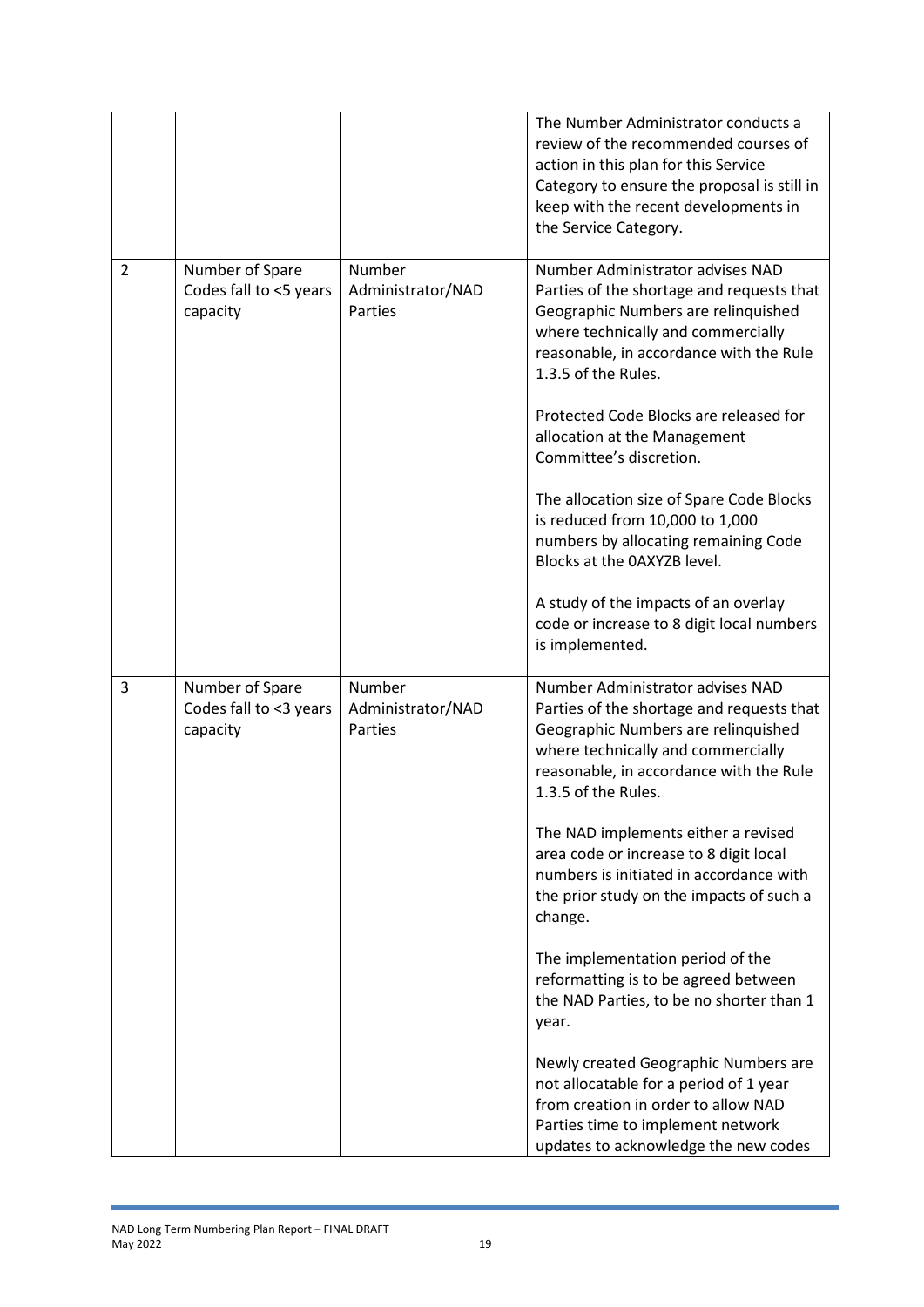|  |  | and to update customers and end users<br>with details of the change. |
|--|--|----------------------------------------------------------------------|
|  |  |                                                                      |

#### <span id="page-20-0"></span>**The future for Geographic Numbers**

The future of geographic numbering is tied to the future of networks and the developments and changes in the way people use devices and their numbers.

An Ofcom *Future of Numbering* statement released in March 2022[5](#page-20-2) noted:

#### *Maintaining landline phone area codes*

*We are keeping the existing rules on geographic numbering which allocate the first few digits of a landline phone number to an area (the area code) and provide location significance.* 

*Although IP networks do not require area codes to route calls in the same way as legacy networks, and recognition of the geographic link between phone number and location is declining, it is still valued by some people and businesses. We have therefore decided not to remove this link.* 

*These rules permit out-of-area use of geographic numbers which we consider provides an important degree of flexibility in number use for people and businesses.*

The NAD recognises this global trend where the boundaries of Geographic and Non-Geographic numbers may cease to exist.

#### <span id="page-20-1"></span>**Discussion on Nomadicity**

The NAD notes the increasing prevalence of services that make use of a geographic number whereby a geographic number may be used to both originate and terminate a service regardless of the geographic location.

For example:

- a capability whereby VoIP network customers can connect their CPE at any access point to the network and receive and originate calls to and from their own number, independent of their geographic location.
- an inherent capability of a VoIP network, unlike in the PSTN where the customer's number is tied to their physical line circuit and any change in location can be achieved only through manual re-provisioning.

The NAD notes challenges that are raised by nomadic services. Issues include situations which may cause confusion for end users, for example, dialling an 03 number and expecting the call to terminate in the South Island, but the call terminates to a physical location in Auckland.

Also calls from nomad numbers to geographic based services would select the incorrect terminating point as the information used for call routing is the caller's number without any actual geographic location context.

Issues may also arise in terms of a service providers obligations to deliver 111 emergency calls. Currently, TESSA (Telecom Emergency Service Support Application) performs a reverse look-up of the

<span id="page-20-2"></span><sup>5</sup> [https://www.ofcom.org.uk/\\_\\_data/assets/pdf\\_file/0024/233745/Future-of-Numbering-Statement-on-geographic-numbering.pdf](https://www.ofcom.org.uk/__data/assets/pdf_file/0024/233745/Future-of-Numbering-Statement-on-geographic-numbering.pdf)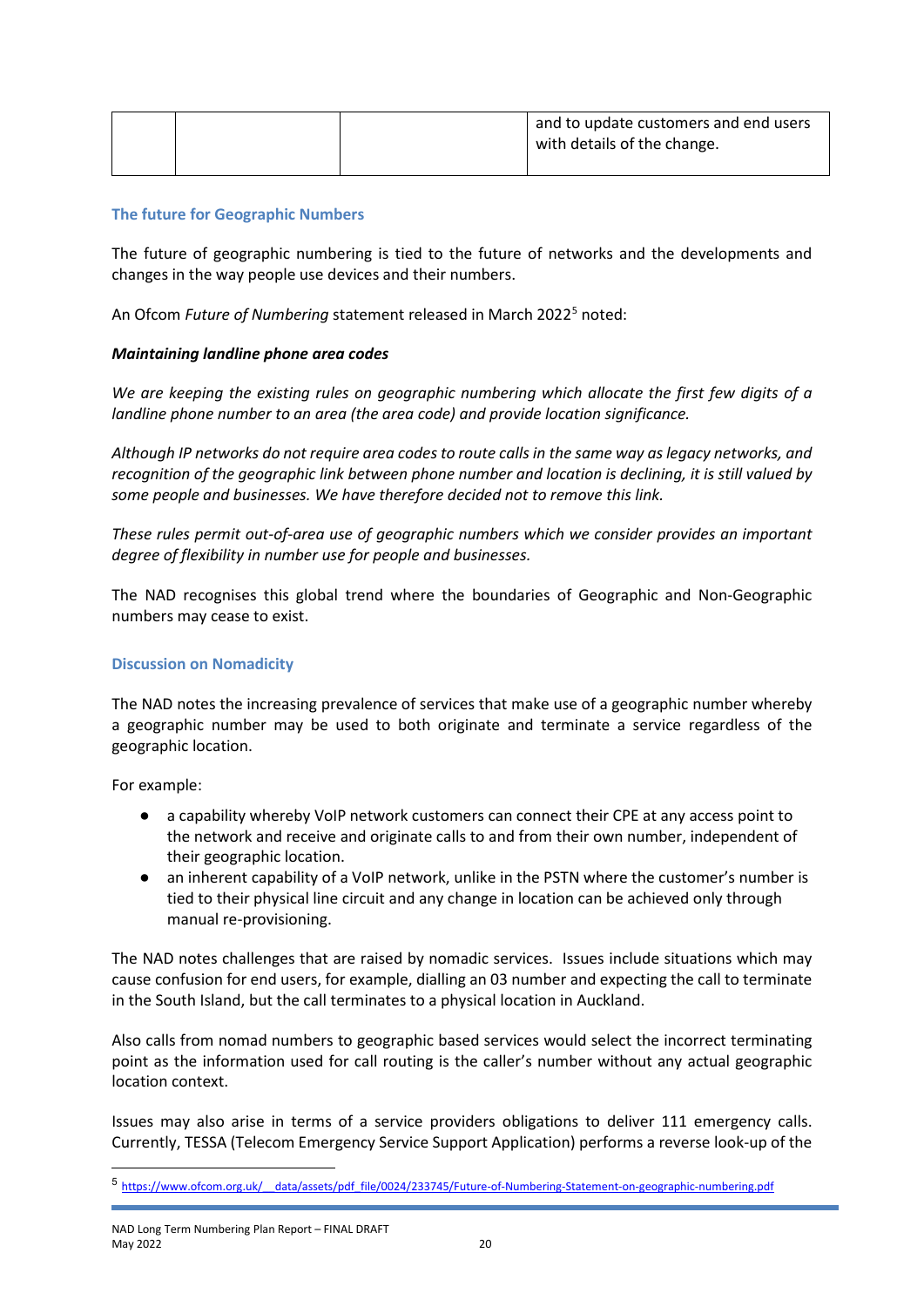telephone directory, and relies on the fixed association between the caller's telephone number and their physical address. The derived address information is used when the caller is unable to provide sufficient details of their location to the emergency service. The NAD has flagged this issue to the Telecommunications Forum as a potential issue for the Emergency Services workstream to consider.

The NAD will maintain a watching brief on these and other issues associated with nomadic services as this report is updated.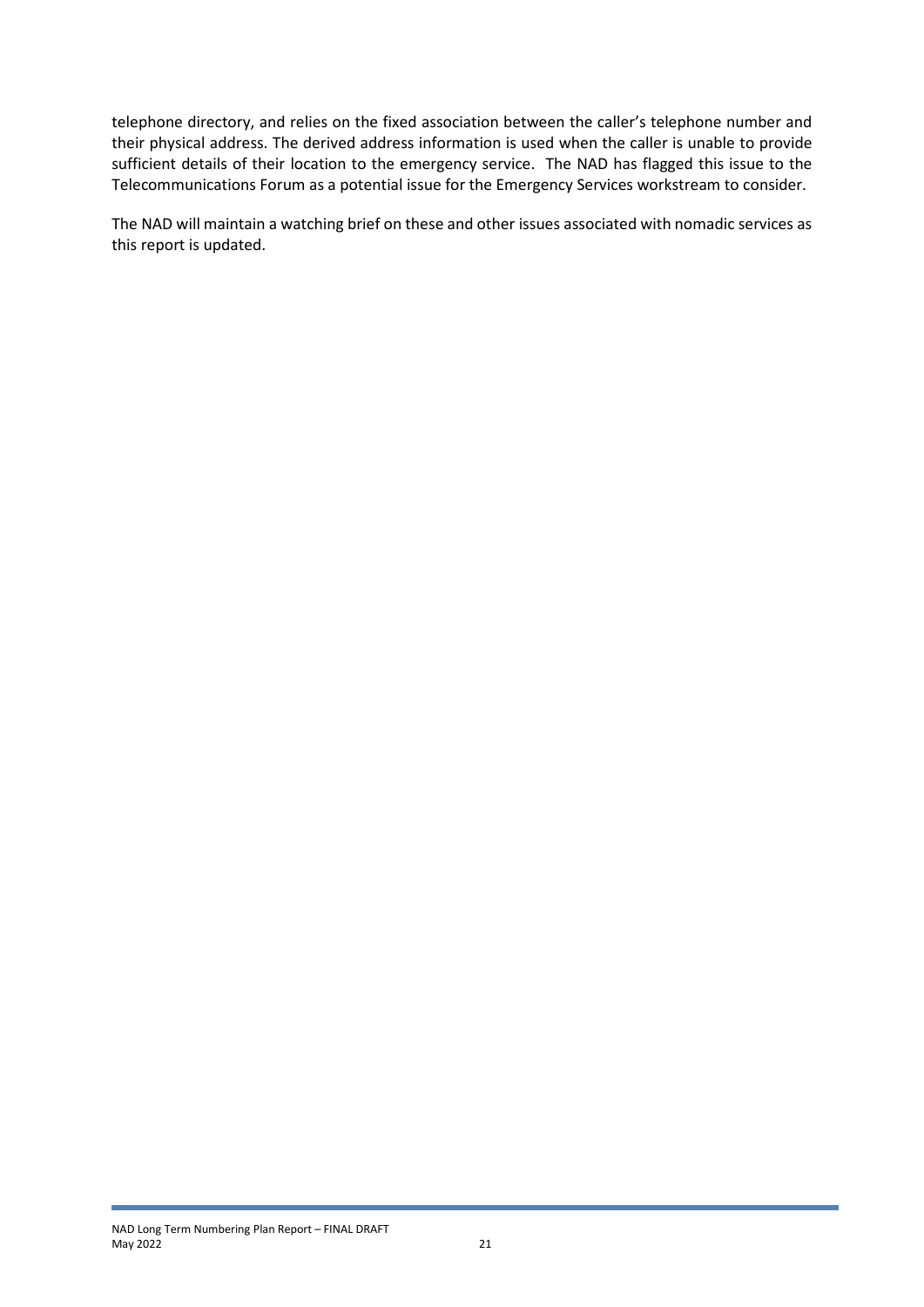# <span id="page-22-0"></span>**Special Service Codes (01XY & 1XYZ)**

#### <span id="page-22-1"></span>**Overview**

Special Service Codes are allocated for identifying various telecommunications services that either:

- (a) provide information, assistance, or support to callers to enable them to have access to services, or to obtain assistance in using services, or
- (b) enable customers to control the status, activation, and other parameters of special services associated with their network connection or service type, or
- (c) are used by network operators for internal network routing or network management purposes – these codes are not normally dialable by customers.

Calls to 01XY codes may involve charges. Accordingly, some Special Service Codes are customer facing (such as 018 Directory Assistance) and some are not. Special Service Codes can be visible to end users and changes may have impact upon an end user, but the impact is predicted to be small given the little day-to-day contact an end user has with these codes. Given their importance in networks and between networks, (including as HOC Codes, a subset of this number range), these numbers are core to the operation of the telecommunications industry.

Calls to 1XYZ codes generally do not involve charges to the caller (unlike the 01XY range). In all other respects the 1XYZ range is identical to the 01XY range at a Number Administration level. Special Service Codes can be visible to end users and changes may have impact upon an end user, but the impact is predicted to be smaller than those categories which are entirely end user facing (such as Geographic Codes).

#### <span id="page-22-2"></span>**Current Status**

The same rate of consumption that drives demand in Geographic and Non-Geographic Service Categories for example does not exist in the Special Service Code Category. Rates of consumption in this category are historically low and remain so.

The consumption rate in these Special Service Categories is very low; there have been six allocations in the last five years.

#### <span id="page-22-3"></span>**Priority Analysis**

The Special Service Categories currently hold a very low overall priority analysis. There is very little current demand on either of these Service Categories. Based on a conservative estimate there are 90 – 296 years of Code Blocks available for allocation (Table 5).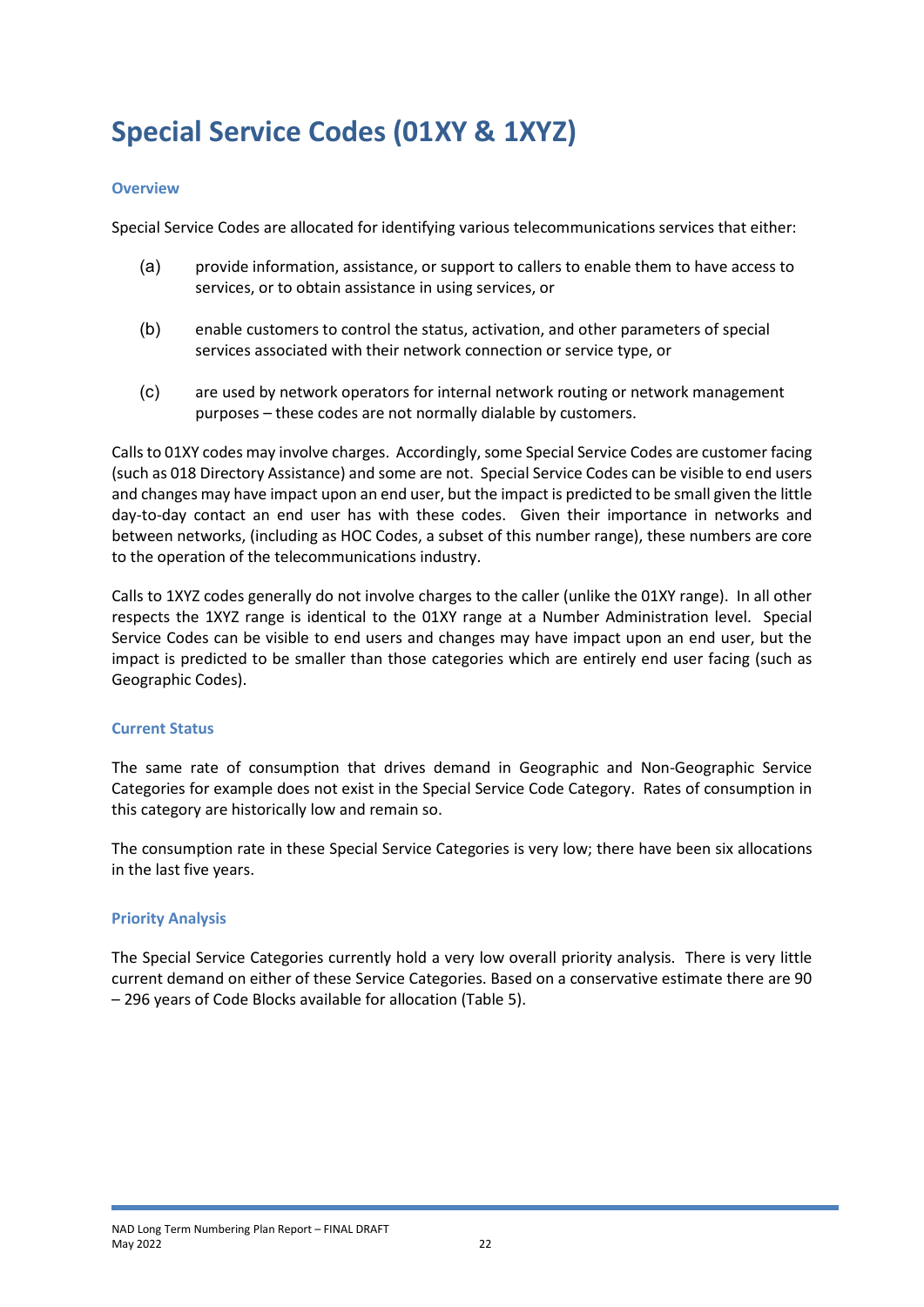#### *Table 5 - Special Service Code data*

|                                              | <b>Special</b><br><b>Service</b><br>(01XY) | <b>Special</b><br><b>Service</b><br>(1XYZ) |
|----------------------------------------------|--------------------------------------------|--------------------------------------------|
| # Possible code blocks                       | 100                                        | 1000                                       |
| # Spare                                      | 18                                         | 237                                        |
| % Spare                                      | 18%                                        | 24%                                        |
|                                              |                                            |                                            |
| <b>Average Consumption</b><br>(last 5 years) | 0                                          | 0.8                                        |
| <b>Average relinguishments</b>               |                                            |                                            |
| (last 5 years)                               | 0.8                                        | 0.4                                        |
| Net in/out flow                              | $-0.8$                                     | 0.4                                        |
|                                              |                                            |                                            |
| Allocations/year with minimum                |                                            |                                            |
| assumption                                   | 0.2                                        | 0.8                                        |
| # Years left 2021 data                       | 90                                         | 296                                        |
| # Years left 2016 data                       | 80                                         | 1,245                                      |

#### <span id="page-23-0"></span>**Trigger events and potential solutions**

The need to intervene in this Service Category is extremely low. Previous Long Term Number Plan reports have noted the following trigger events and potential solutions. They are noted here for prosperity.

| <b>Stage</b>   | <b>Trigger Event</b>                                  | <b>Responsibility</b>                                                                       | <b>Action Taken</b>                                                                                                                                                                                                                                                                                                                                                                                                                                                                                                                              |
|----------------|-------------------------------------------------------|---------------------------------------------------------------------------------------------|--------------------------------------------------------------------------------------------------------------------------------------------------------------------------------------------------------------------------------------------------------------------------------------------------------------------------------------------------------------------------------------------------------------------------------------------------------------------------------------------------------------------------------------------------|
| $\mathbf{1}$   | Number of Spare<br>Codes fall to <5 years<br>capacity | Number<br>Administrator/NAD<br>Parties with Special<br>Service Codes                        | Number Administrator advises NAD<br>Parties of the shortage and requests that<br>Special Service Codes are relinquished<br>where technically and commercially<br>reasonable, in accordance with the Rule<br>1.3.5 of the Rules.<br>Parties assess the request in good faith<br>and action as appropriate.<br>The Number Administrator conducts a<br>review of the recommended courses of<br>action in this plan for this Service<br>Category to ensure the proposal is still in<br>keep with the recent developments in<br>the Service Category. |
| $\overline{2}$ | Number of Spare<br>Codes fall to <4 years<br>capacity | Number<br>Administrator/NAD<br>Parties with Special<br>Services Codes allocated<br>at $01X$ | Number Administrator advises NAD<br>Parties of the shortage and requests that<br>Special Service Codes are relinquished<br>where technically and commercially<br>reasonable, in accordance with the Rule<br>1.3.5 of the Rules.                                                                                                                                                                                                                                                                                                                  |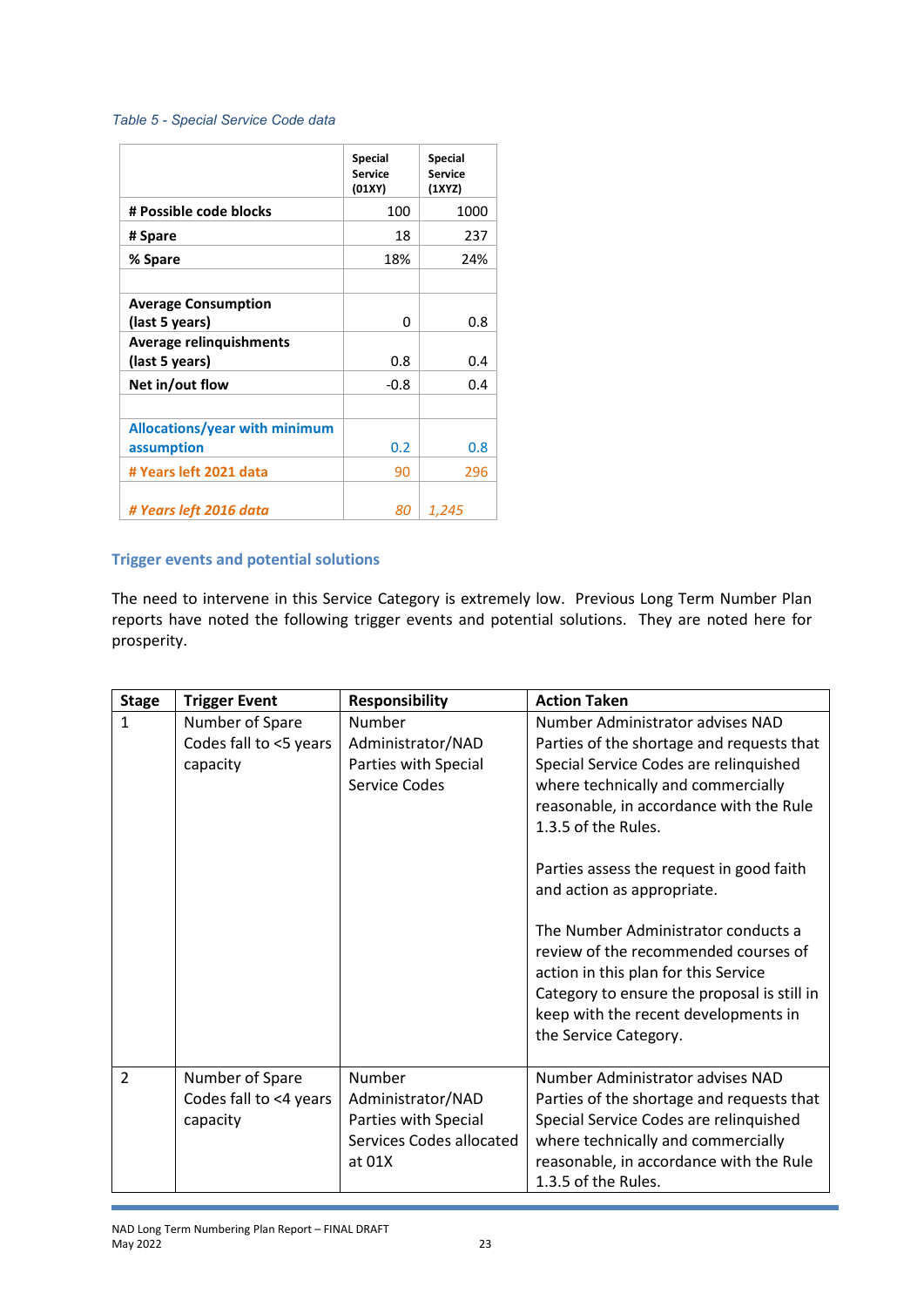|   |                                                                                                 |                                        | Parties assess the request in good faith<br>and action as appropriate, including<br>consideration of an exchange of Code<br>Blocks within the Special Service Codes<br>Service Category.                                                                             |
|---|-------------------------------------------------------------------------------------------------|----------------------------------------|----------------------------------------------------------------------------------------------------------------------------------------------------------------------------------------------------------------------------------------------------------------------|
| 3 | Number of Spare<br>Codes fall to <3 years<br>capacity                                           | Number<br>Administrator/NAD<br>Parties | Number Administrator advises NAD<br>Parties of the shortage and requests that<br>Special Services Codes are relinquished<br>where technically and commercially<br>reasonable, in accordance with the Rule<br>1.3.5 of the Rules.                                     |
|   |                                                                                                 |                                        | Number Administrator makes an<br>assessment of the ability to reformat the<br>number range and works with industry<br>to implement.                                                                                                                                  |
| 5 | Number of Spare<br>Codes fall to <2 years<br>capacity                                           | Number<br>Administrator/NAD<br>Parties | Number Administrator advises NAD<br>Parties of the shortage and requests that<br>Special Services Codes are relinquished<br>where technically and commercially<br>reasonable, in accordance with the Rule<br>1.3.5 of the Rules.                                     |
| 6 | Prior steps have<br>failed to alleviate the<br>shortage, or have<br>been naturally<br>exhausted | Number<br>Administrator/NAD<br>Parties | Number Administrator advises NAD<br>Parties of the shortage and the<br>imminent need to create a new range.<br>Parties are invited to relinquish Code<br>Blocks where technically and<br>commercially reasonable, in accordance<br>with the Rule 1.3.5 of the Rules. |
|   |                                                                                                 |                                        | Code Blocks in the range [0139, 0138]<br>are assigned as Special Service Codes,<br>and the Service Category is amended to<br>include reference to the new range as<br>supplementary to 01XY.                                                                         |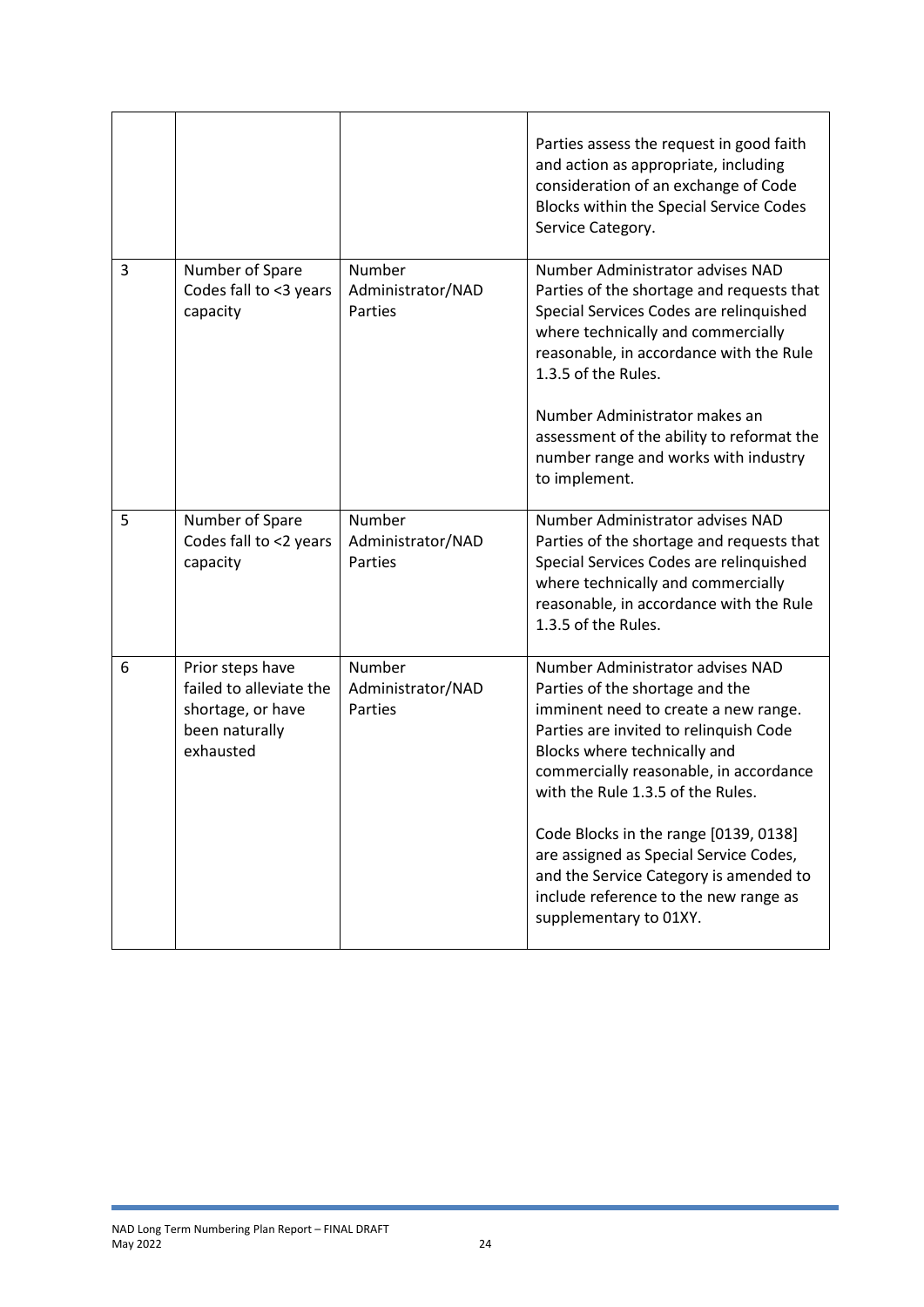# <span id="page-25-0"></span>**Personal Number Service Codes (070XYZ)**

#### <span id="page-25-1"></span>**Overview**

Personal Numbers are used for identifying Personal Number Services. These codes do not designate, by themselves or in conjunction with other digits, call answering points.

The attributes of Personal Number Services will allow the customer to have unique number associated with them which is independent of any network termination or location. Personal Numbers are visible to end users, and any change to their format and use will have an end user impact.

#### <span id="page-25-2"></span>**Current Status of Personal Number Service Codes**

Personal Numbers are in the format 070XYZ. There are currently 1,000 possible combinations available for allocation.

500 070XYZ code blocks are reserved, by resolution of the Management Committee, for possible expansion for 070 usage in the future. This limits the number of allocatable codes to a more modest 500 code blocks. Of these Code Blocks 98% are listed as Spare. Given the significant amount of Spare capacity in this Service Category and the low consumption rate, the Personal Number Service Category is a range that could be used for other Service Categories to expand in to in the future.

The future of this Service Category may be more dependent upon how it is used as a path for expansion, and less on the consumption of Personal Number Services themselves.

#### <span id="page-25-3"></span>**Priority Analysis**

The Personal Number Service category holds a very low overall priority analysis. There has been no consumption of Code Blocks in this Service Category in the last five years.

Based on a conservative estimate there is 2,445 years of Code Blocks available for allocation (Table 6).

|                               | Personal<br>(070XYZ) |
|-------------------------------|----------------------|
| # Possible code blocks        | 500                  |
| # Spare                       | 489                  |
| % Spare                       | 98%                  |
|                               |                      |
| <b>Average consumption</b>    |                      |
| (last 5 years)                | O                    |
| Average relinguishments       |                      |
| (last 5 years)                | 0.2                  |
| Net in/out flow               | $-0.2$               |
|                               |                      |
| Allocations/year with minimum |                      |
| assumption                    | 0.2                  |
| # Years left 2021 data        | 2,445                |
| # Years left 2016 data        | 2.445                |

#### *Table 6 - Personal Number Service data*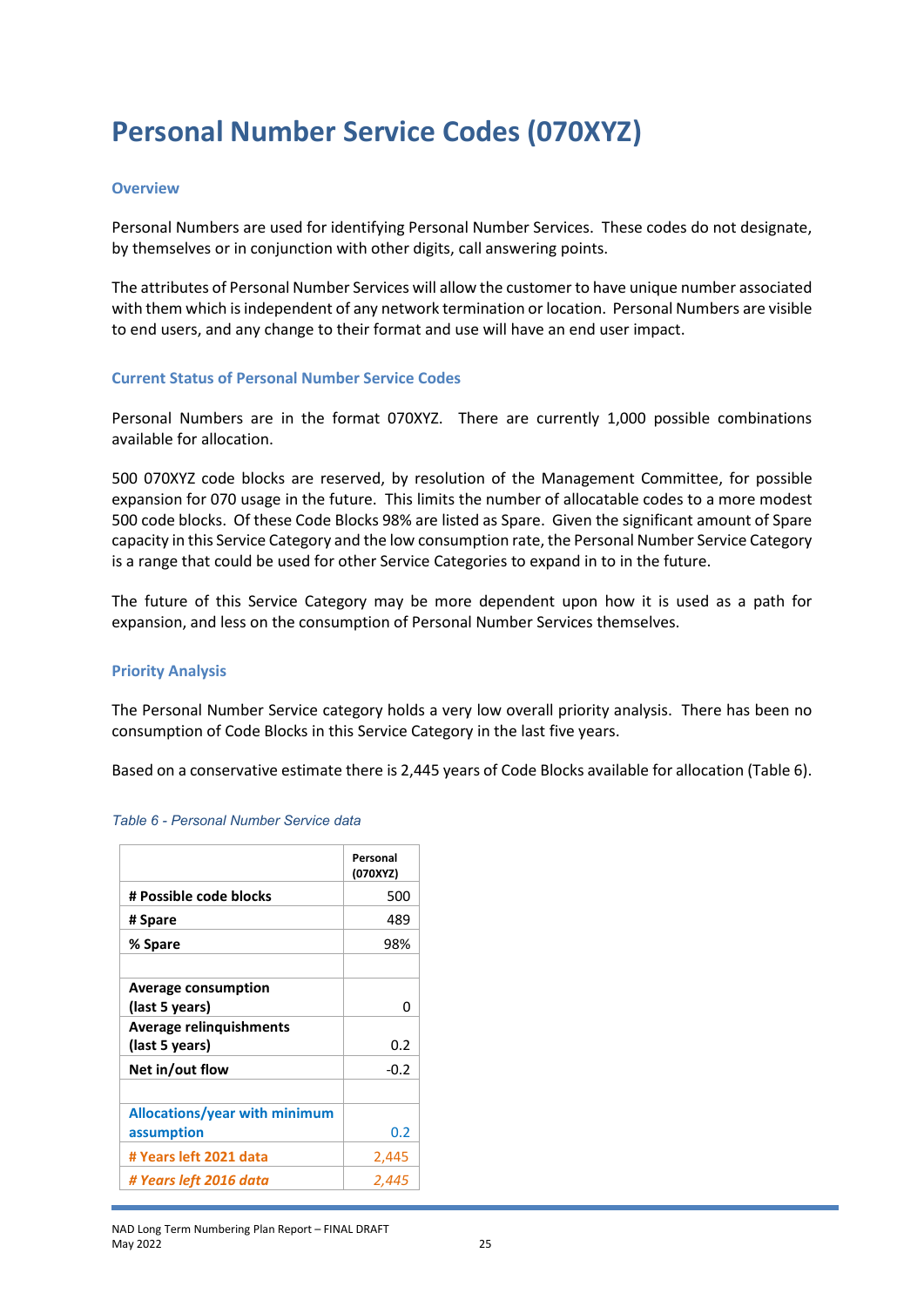# <span id="page-26-0"></span>**Premium Rate Service Codes (090 XYZ)**

#### <span id="page-26-1"></span>**Overview**

Premium Rate Service Codes are allocated for identifying premium rate services. Premium Rate Service Codes are visible to end users and well known.

Currently, only two providers have allocations of premium rate numbers and there is little demand in this service category which reduces the pressure on the Service Category for new capacity. There is nothing to indicate that the demand for these services will increase in the future.

#### <span id="page-26-2"></span>**Current Status of Premium Rate Service Codes**

Premium Rate Service Codes are currently allocated at the 090XYZ level. The ranges 0906-0909 are currently protected for 090 usage in the future. There are 1,000 code blocks in this range available for allocation.

The total length of numbers using these Code Blocks is between 9 and 11 digits (090XYZ + 3 digits or 090XYZ + 5 digits). Accordingly, each allocation of numbers has between 1,000 and 100,000 potential Codes for assigning to end users, depending upon the needs and desires of the relevant NAD party.

Of the 600 Code Blocks in the currently allocatable 0901-0905 ranges, only 104 are allocated. This leaves 496 Code Blocks or 82% spare capacity. If the additional 400 Code Blocks that are released for allocation at any time, the number of Spare Code Blocks will increase to 896 Code Blocks or 89% spare capacity in the entire Service Category.

#### <span id="page-26-3"></span>**Consumption Rate**

The rate of consumption in this category is very low. There have been no allocations in this service category in the last five years.

The code blocks in the 0900 range are fully allocated and there is no current demand for any other Code Block.

#### <span id="page-26-4"></span>**Priority Analysis**

The Premium Number Service Code category holds a very low overall priority analysis. There has been no consumption of Code Blocks in this Service Category in the last five years. Based on a conservative estimate there is 2,480 years of Code Blocks available for allocation (Table 7).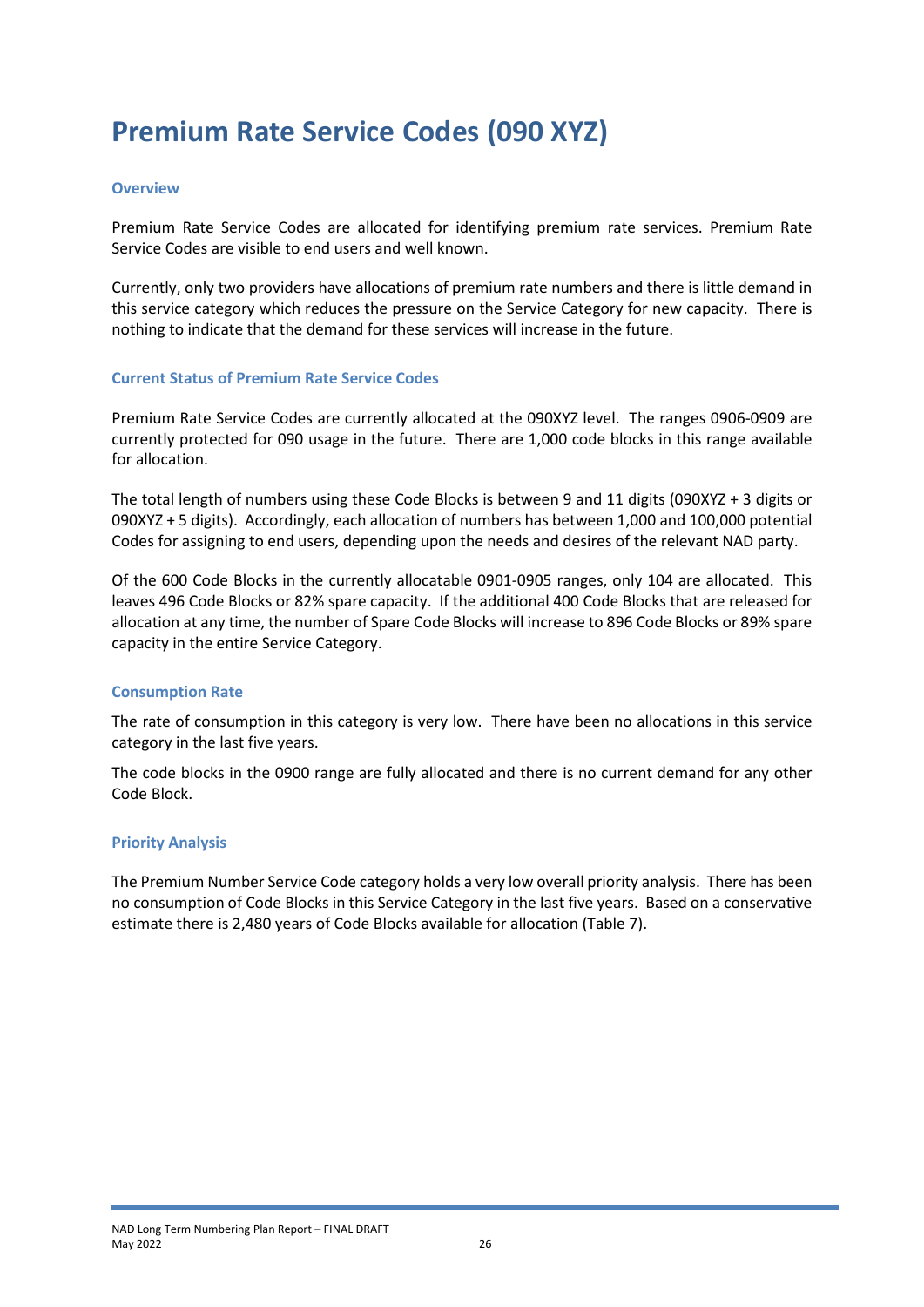#### *Table 7 - Premium Rate Service Code data*

|                                                  | <b>Prem Rate</b><br>(090 XYZ) |
|--------------------------------------------------|-------------------------------|
| # Possible code blocks                           | 1000                          |
| # Spare                                          | 496                           |
| % Spare                                          | 50%                           |
| <b>Average consumption</b>                       |                               |
| (last 5 years)                                   | 0                             |
| <b>Average relinquishments</b><br>(last 5 years) | ŋ                             |
| Net in/out flow                                  | 0                             |
|                                                  |                               |
| Allocations/year with minimum                    |                               |
| assumption                                       | 0.2                           |
| # Years left 2021 data                           | 2,480                         |
| # Years left 2016 data                           | 2.480                         |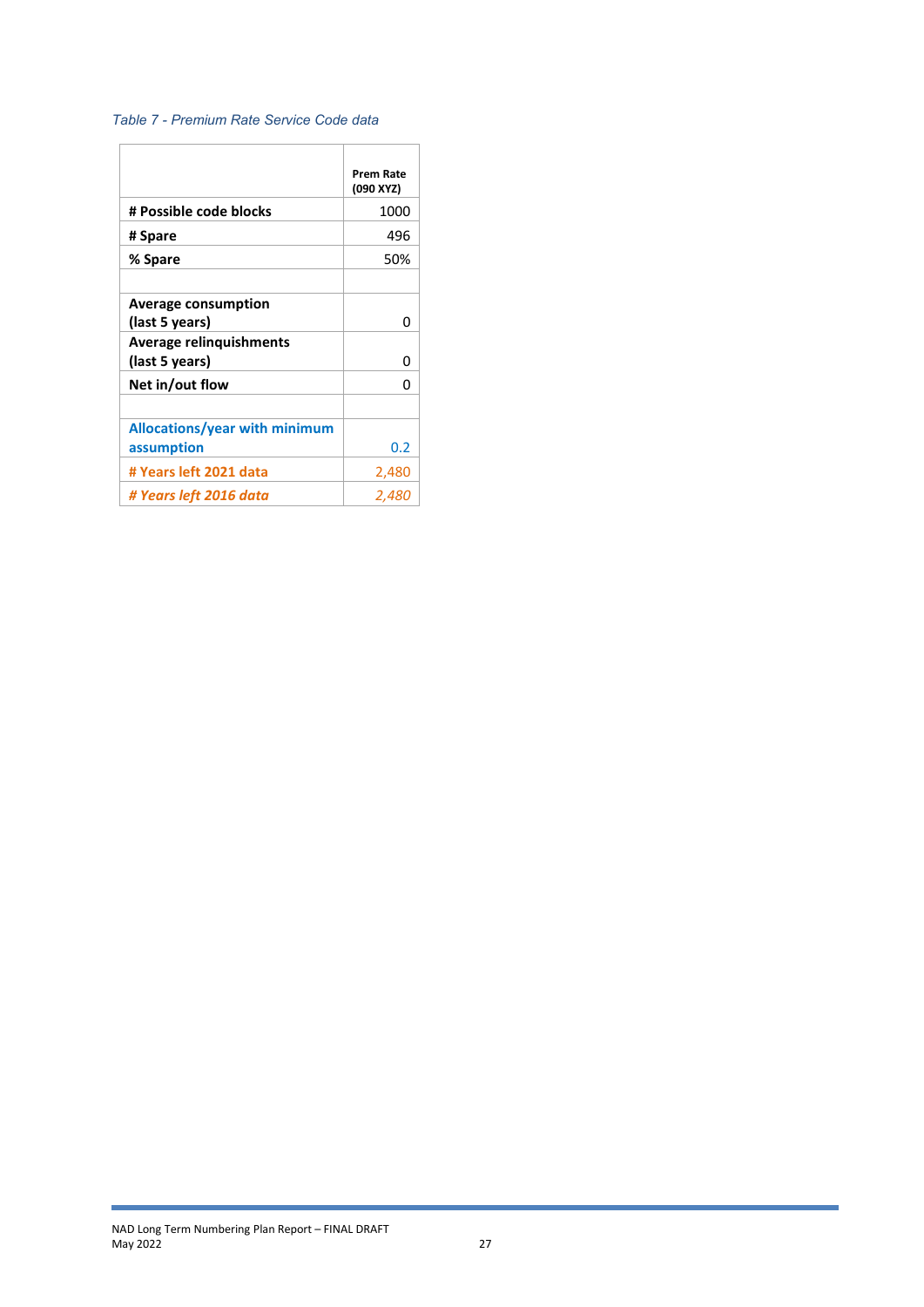# <span id="page-28-0"></span>**Value Added Service Codes (08XY)**

#### <span id="page-28-1"></span>**Overview**

Value Added Services are used by end users for selecting a service provider's value added services, for example, conferencing, virtual private networks, mail box platforms and packet switching.

Demand is not significant with an average consumption rate over the last five years of 0.2 allocations/year.

#### <span id="page-28-2"></span>**Current Status of Value Added Services**

Value Added Services are in the format 08XY but exclude the ranges 0800-0809 which are designated as Free Phone numbers. The range 0888 is currently noted as a potential expansion path for the Freephone Service Category and is therefore not able to be used for Value Added Services. The Numbering Plan currently makes allowance for up to 90 possible combinations that could be allocated to NAD Parties in this Service Category.

Of the 90 total blocks that exist in this Service Category, 10 are Protected by resolution of the Management Committee for the purposes of future expansion. Of the 80 remaining blocks, 39 (49%) are Spare.

#### <span id="page-28-3"></span>**Priority Analysis**

The Value Added Service Codes category holds a very low overall priority analysis. Based on a conservative estimate there is 195 years of Code Blocks available for allocation (Table 8).

|                                         | Value Add<br>(08XY) |
|-----------------------------------------|---------------------|
| # Possible code blocks                  | 80                  |
| # Spare                                 | 39                  |
| # Protected                             |                     |
| % Spare                                 | 49%                 |
| % Spare (including protected<br>ranges) |                     |
|                                         |                     |
| <b>Average consumption</b>              |                     |
| (last 5 years)                          | 0.2                 |
| <b>Average relinquishments</b>          |                     |
| (last 5 years)                          | 0.6                 |
| Net in/out flow                         | $-0.4$              |
|                                         |                     |
| Allocations/year with minimum           |                     |
| assumption                              | 0.2                 |
|                                         |                     |
| # Years left 2021 data                  | 195                 |
| # Years left 2016 data                  | 67                  |

#### *Table 8 - Value Added Service Codes data*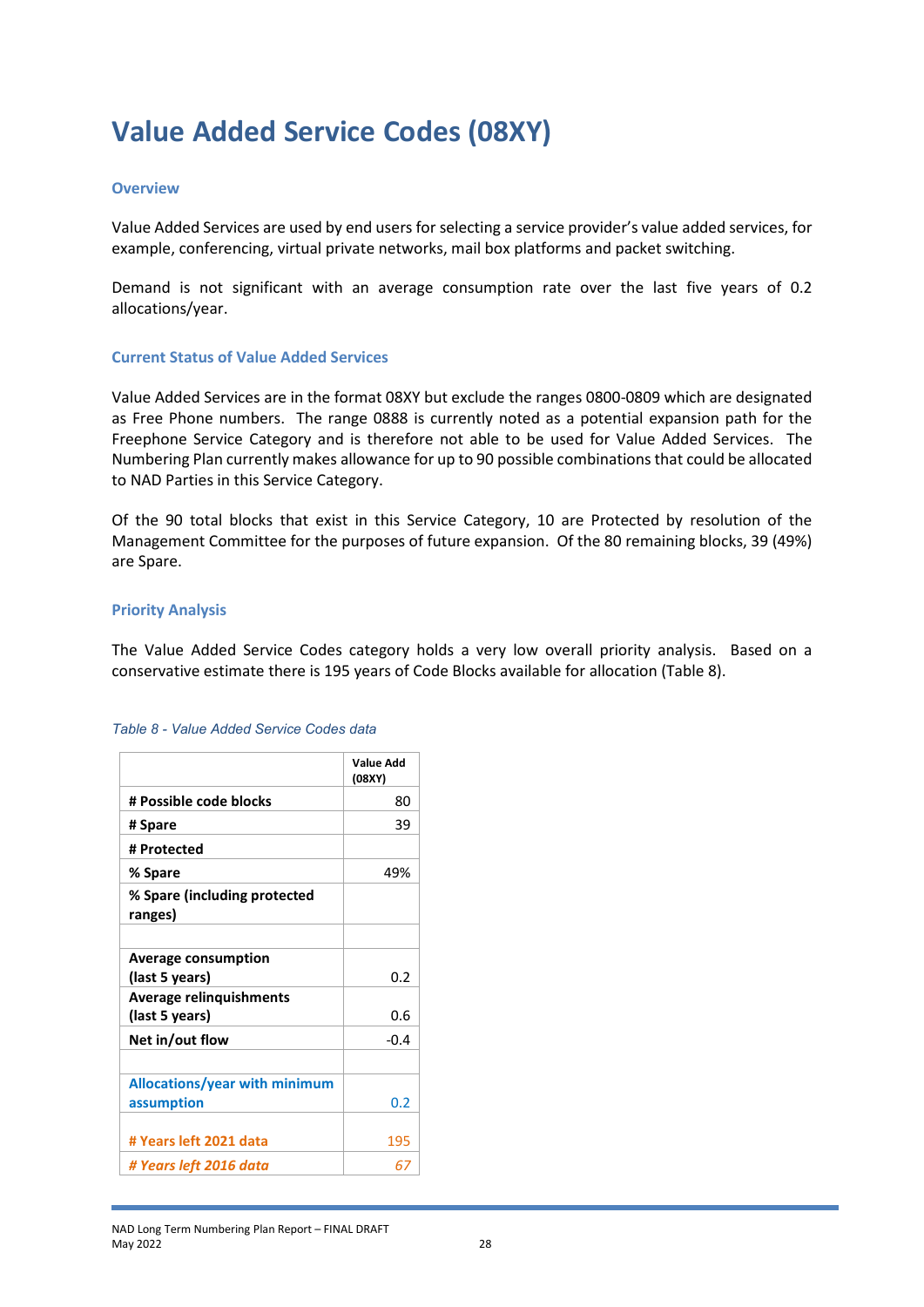# <span id="page-29-0"></span>**Nationwide Number Service Codes (50XY)**

#### <span id="page-29-1"></span>**Overview**

Nationwide Numbers are used for identifying services without a geographic structure that can originate or terminate calls over a Public Switched Telecommunications Network.

Code Blocks from this Service Category are intended to be used for services that are not linked to a specific area code or Local Calling Area. Calls to these numbers may incur a charge, dependent on the originating service provider.

The number format is unique to this Service Category. Nationwide Numbers are visible to end users, and any change to their format and use will have an end user impact. Nationwide Numbers have a very low level of demand.

#### <span id="page-29-2"></span>**Current Status of Nation-Wide Numbers Service Codes**

Nationwide Numbers are in the format 50XY. The numbering plan currently makes allowance for up to 100 possible combinations that could be allocated to NAD Parties. Of these Codes, 93% are listed as Spare. There have been no new allocations in this Service Category in the last five years.

Given the very low consumption rate, the future of this Service Category may be more dependent upon how it is used as a path for expansion or for new types of services, and less on the consumption of Nation-Wide Numbers Services. This is especially true if the Service Category were reformatted to create more Code Blocks than the current 100 options.

#### <span id="page-29-3"></span>**Priority Analysis**

The Nationwide Number Service Code category holds a very low overall priority analysis.

There has been no consumption of Code Blocks in this Service Category in the last five years. Based on a conservative estimate there is 465 years of Code Blocks available for allocation (Table 9).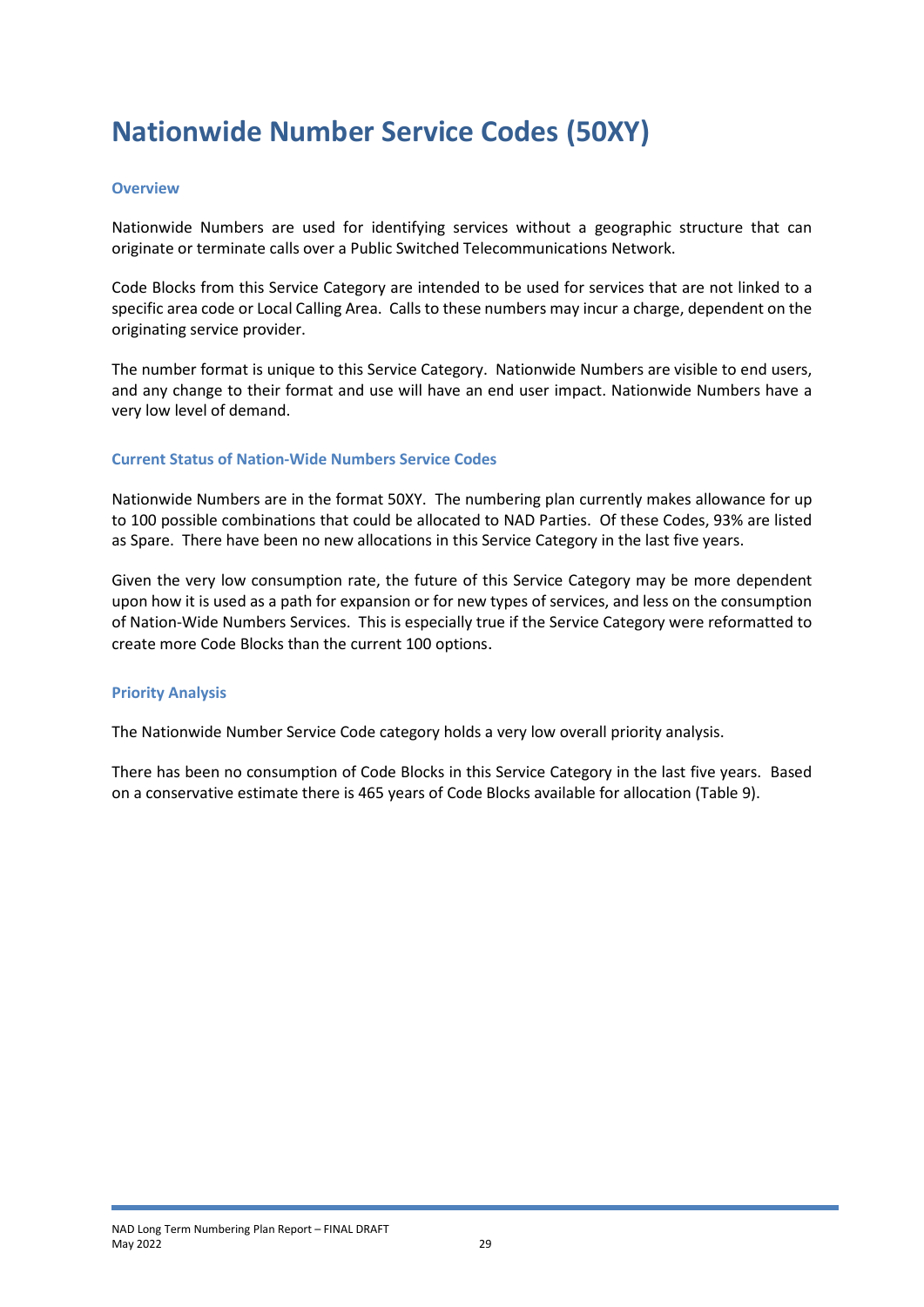#### *Table 9 - Nationwide Number Service Code data*

| <b>Nationwid</b><br>e (50XY) |
|------------------------------|
| 100                          |
| 93                           |
|                              |
| 93%                          |
|                              |
| ŋ                            |
| 0.2                          |
| -0.2                         |
| 0.2                          |
|                              |
| 465<br>465                   |
|                              |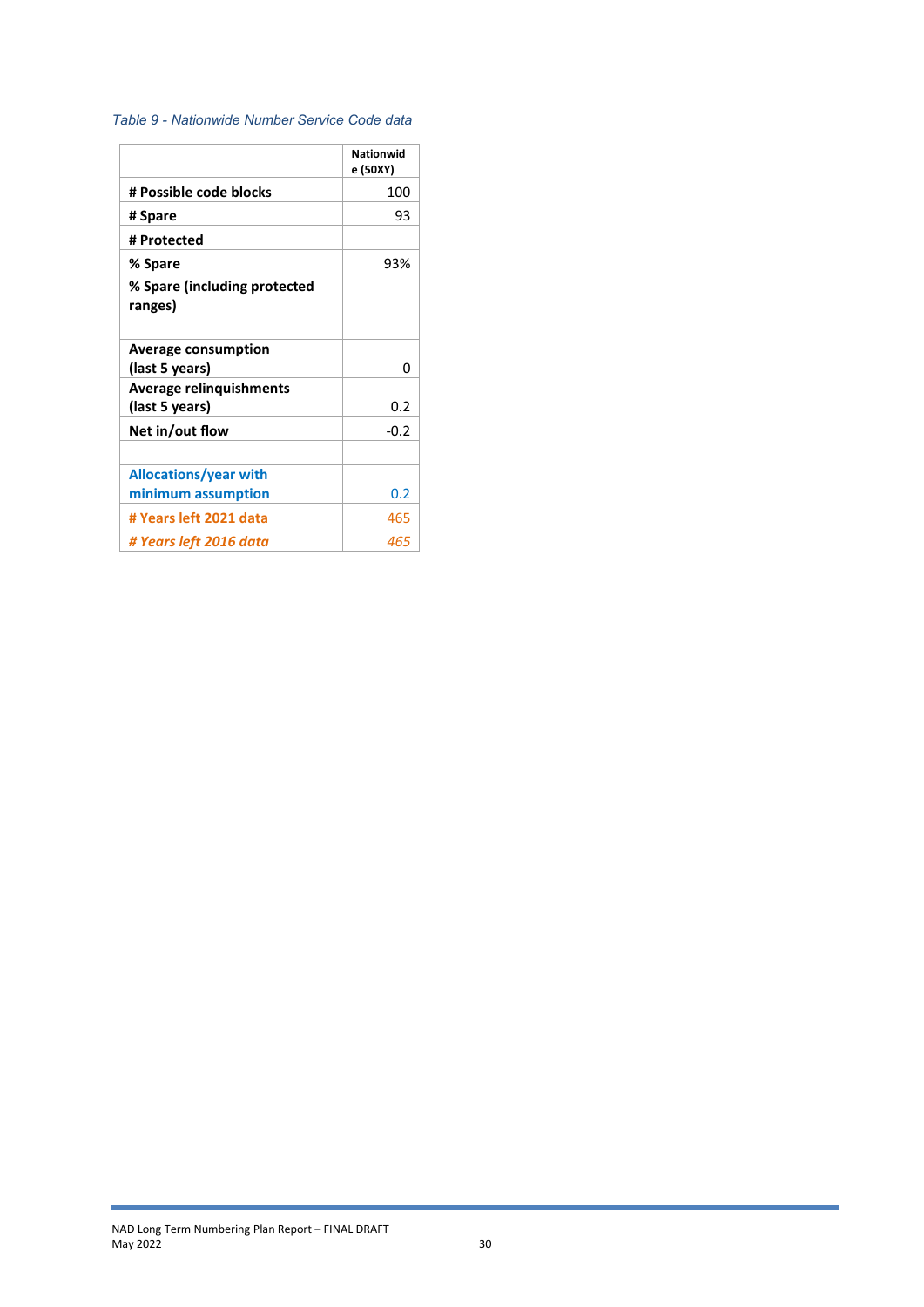# <span id="page-31-0"></span>**Service Provider Prefixes (05 XY)**

#### <span id="page-31-1"></span>**Overview**

Service Provider Prefixes are used by end users for selecting a Service Provider for the routing of calls.

Though previously allocated in substantial numbers, there has been a marked decline in the number of allocations in this Service Category in recent years.

#### <span id="page-31-2"></span>**Current Status of Service Provider Prefixes**

Service Provider Prefixes are in the format 05XY or 05XYZ. There are 100 possible combinations available for allocation.

The majority of Code Blocks are still in the 05XY format which limits the currently available 05XYZ level Code Blocks and in turn, the potential to maximise the number of allocations in this Service Category. The NAD Management Committee may designate 05XYZ Code Blocks at any time.

Ten 05XY Code Blocks are reserved for possible expansion in the future, by resolution of the Management Committee, and this would result in an additional 100+ Code Blocks that could be created from these protected numbers. Of the Code Blocks currently nominated by the Management Committee as either 05XY or 05XYZ that could be allocated to an applicant, 39% are listed as Spare.

The future of this Service Category is dependent upon the demand for Service Provider Prefixes. If the decrease in demand continues, this Service Category may be more useful as a path for other Service Categories to expand into than a standalone Service Category.

#### <span id="page-31-3"></span>**Priority analysis**

The priority analysis in this service category is very low. Demand is very low and capacity is very high. Based on the current consumption rate there are 195 years left of Code Blocks available for allocation (Table 10).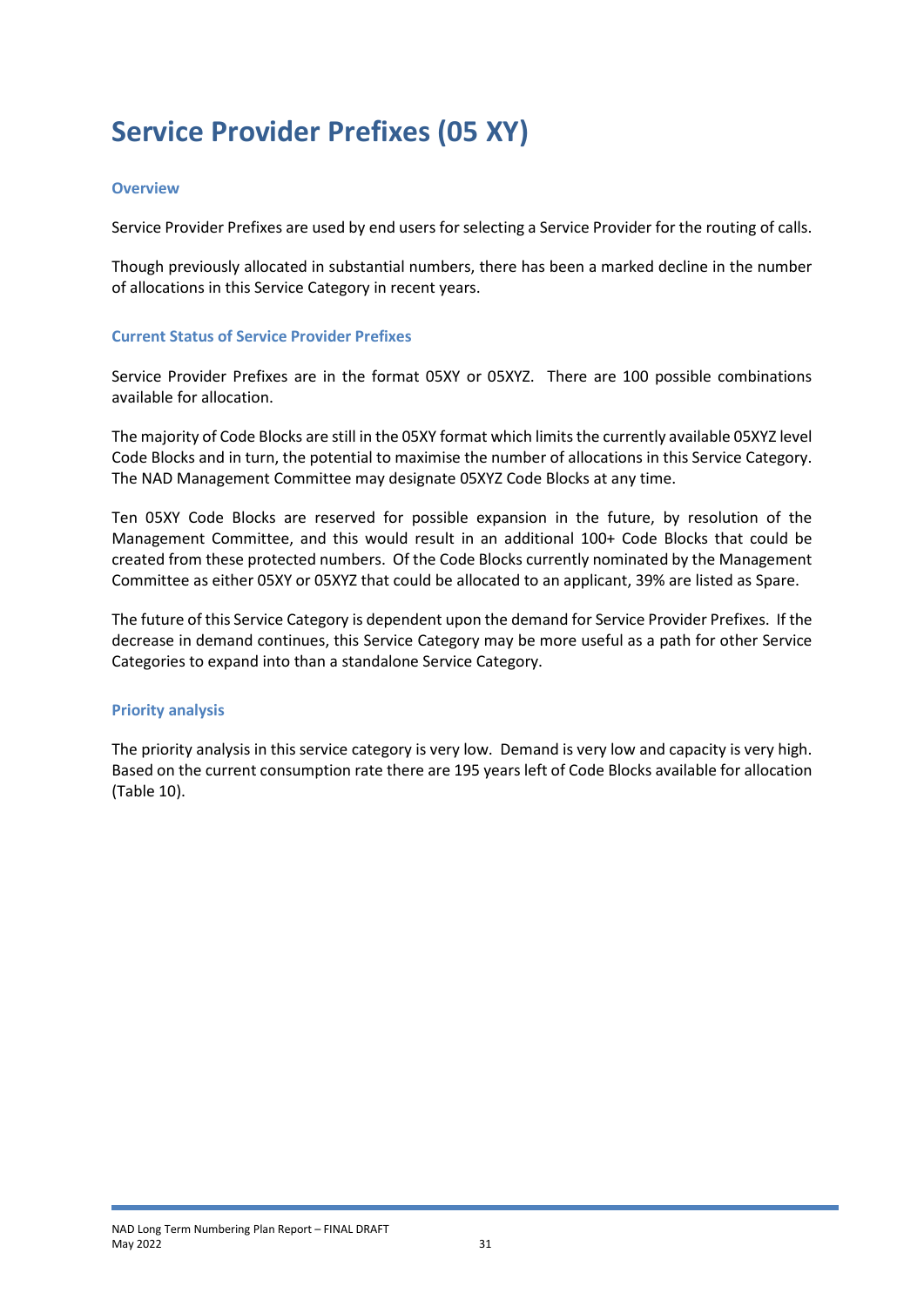#### *Table 10 - Service Provider Prefixes data*

|                                | Service<br>Provider<br>(05 XY) |
|--------------------------------|--------------------------------|
| # Possible code blocks         | 100                            |
| # Spare                        | 39                             |
| % Spare                        | 39%                            |
|                                |                                |
| <b>Average consumption</b>     |                                |
| (last 5 years)                 | n                              |
| <b>Average relinquishments</b> |                                |
| (last 5 years)                 | $\overline{2}$                 |
| Net in/out flow                | -2                             |
|                                |                                |
| <b>Allocations/year with</b>   |                                |
| minimum assumption             | 0.2                            |
| # Years left 2021 data         | 195                            |
| # Years left 2016 data         | 41                             |

#### <span id="page-32-0"></span>**Trigger events and potential solutions**

The need to intervene in this Service Category is extremely low. Previous Long Term Number Plan reports have noted the following trigger events and potential solutions. They are noted here for prosperity.

| <b>Stage</b>   | <b>Trigger Event</b>                                  | <b>Responsibility</b>                                                                  | <b>Action Taken</b>                                                                                                                                                                                                                                                                                                                                                                                                            |
|----------------|-------------------------------------------------------|----------------------------------------------------------------------------------------|--------------------------------------------------------------------------------------------------------------------------------------------------------------------------------------------------------------------------------------------------------------------------------------------------------------------------------------------------------------------------------------------------------------------------------|
| 1              | Number of Spare<br>Codes fall to <5 years<br>capacity | <b>Number</b><br>Administrator/NAD<br>Parties with Service<br><b>Provider Prefixes</b> | Number Administrator advises NAD<br>Parties of the shortage and requests that<br>Service Provider Prefixes are<br>relinquished where technically and<br>commercially reasonable, in accordance<br>with the Rule 1.3.5 of the Rules.<br>Parties assess the request in good faith<br>and action as appropriate.<br>The Number Administrator works with<br>industry to assess the potential for<br>reformatting the number range. |
| $\overline{2}$ | Number of Spare<br>Codes fall to <3 years<br>capacity | Number<br>Administrator/NAD<br>Parties                                                 | Number Administrator advises NAD<br>Parties of the shortage and requests that<br>Service Provider Prefixes are<br>relinquished where technically and<br>commercially reasonable, in accordance<br>with the Rule 1.3.5 of the Rules.                                                                                                                                                                                            |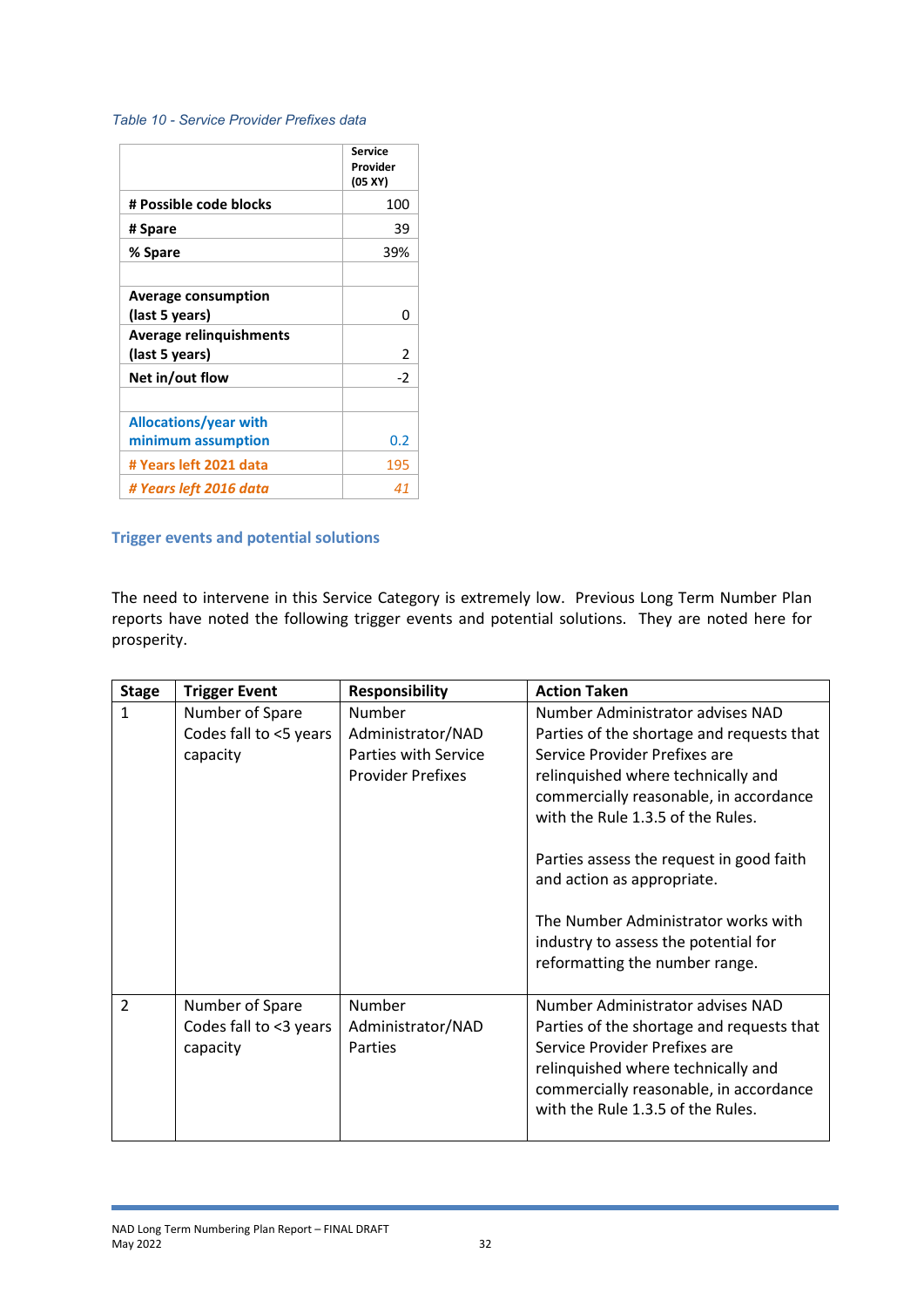|   |                                                       |                                        | All Spare Code Blocks are designated<br>05XYZ Codes by the Management<br>Committee.                                                                                                                                                 |
|---|-------------------------------------------------------|----------------------------------------|-------------------------------------------------------------------------------------------------------------------------------------------------------------------------------------------------------------------------------------|
| 3 | Number of Spare<br>Codes fall to <2 years<br>capacity | Number<br>Administrator/NAD<br>Parties | Number Administrator advises NAD<br>Parties of the shortage and requests that<br>Service Provider Prefixes are<br>relinquished where technically and<br>commercially reasonable, in accordance<br>with the Rule 1.3.5 of the Rules. |
| 4 | Number of Spare<br>Codes fall to <1 years<br>capacity | Number<br>Administrator/NAD<br>Parties | Number Administrator advises NAD<br>Parties of the shortage and requests that<br>Service Provider Prefixes are<br>relinquished where technically and<br>commercially reasonable, in accordance<br>with the Rule 1.3.5 of the Rules. |